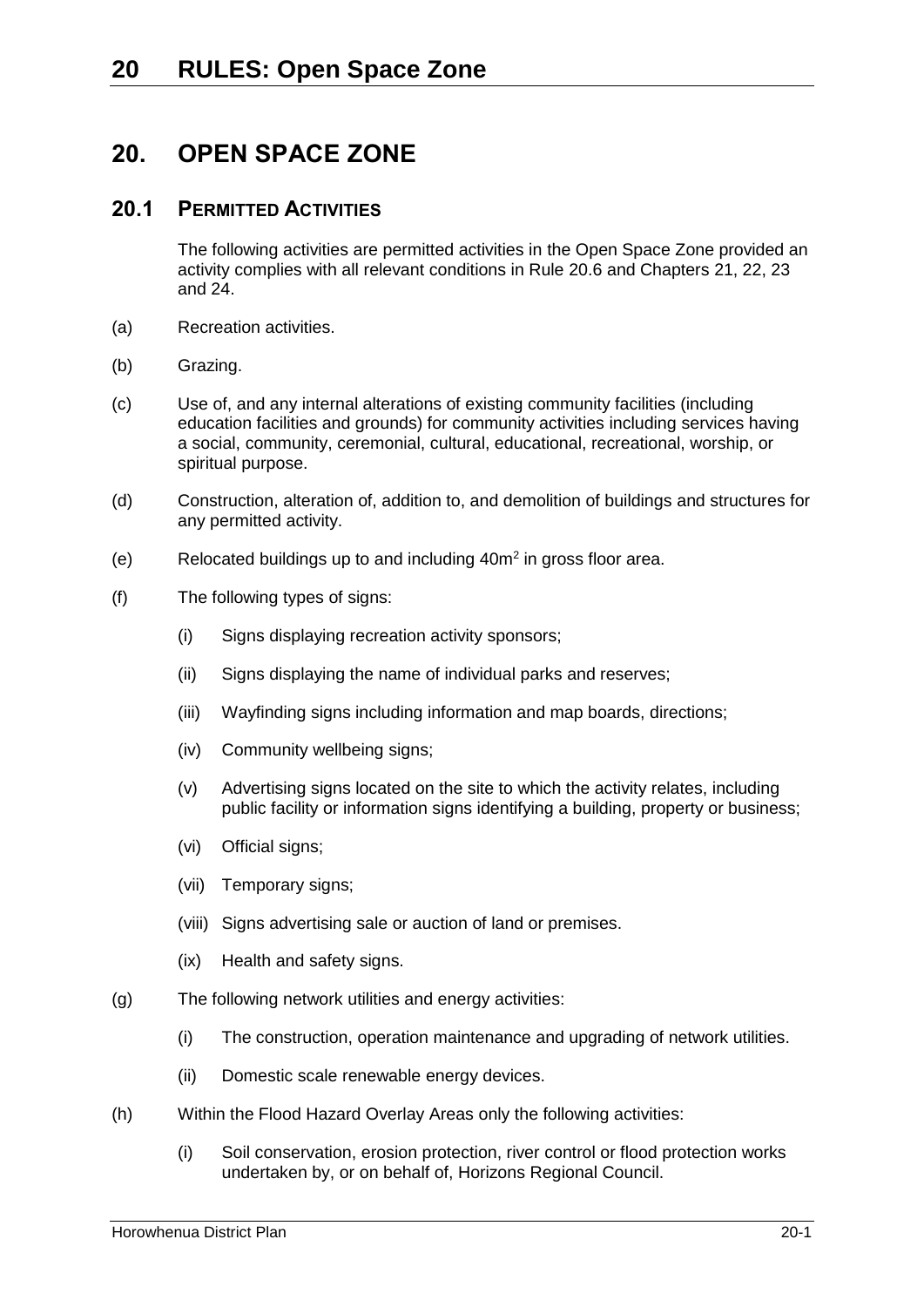- (ii) Maintenance or minor upgrading of existing network utilities.
- (iii) Installation of underground network utilities.
- (iv) New above ground lines including support poles.
- (v) New network utility masts.
- (vi) New network utility cabinets/buildings.

#### Notes:

- For the definitions of 'maintenance' and 'minor upgrading' refer to Rules 22.2.10(a) and (c) in relation to existing network utilities.
- Refer to rules in Horizons Regional Council's One Plan relating to activities in the bed of lakes and rivers, for land adjacent to rivers, all land use activities in the coastal marine area, coastal foredunes, areas with flood control and drainage schemes, and erosion protection works that cross or adjoin mean high water springs.
- (i) Where a building or structure is listed in Schedule 2 Historic Heritage the following are permitted activities:
	- (i) The maintenance, redecoration and repair of the interior and exterior of a Group 1 or 2 building or structure.
	- (ii) Internal alteration of a Group 2 building.
- (j) Where a site is listed in Schedule 2 Historic Heritage, the following are permitted activities:
	- (i) Maintenance and repair of existing lawns, gardens, structures (including fences), buildings and signage on any site.
	- (ii) Removal of vegetation on any site.
- (k) Where a tree is listed in Schedule 3 Notable Trees the following are permitted activities:
	- (i) The removal or partial removal of a Notable Tree.
	- (ii) Any activities within the drip line of a Notable Tree.
	- (iii) Any trimming and maintenance of a Notable Tree.

*Note: The above activities must comply with all Conditions for Permitted Activities specified in Rule [20.6.20.](#page-12-0)*

- (l) Temporary activities.
- (m) Temporary military training activities.
- (n) Earthworks within the Coastal Outstanding Natural Feature and Landscape.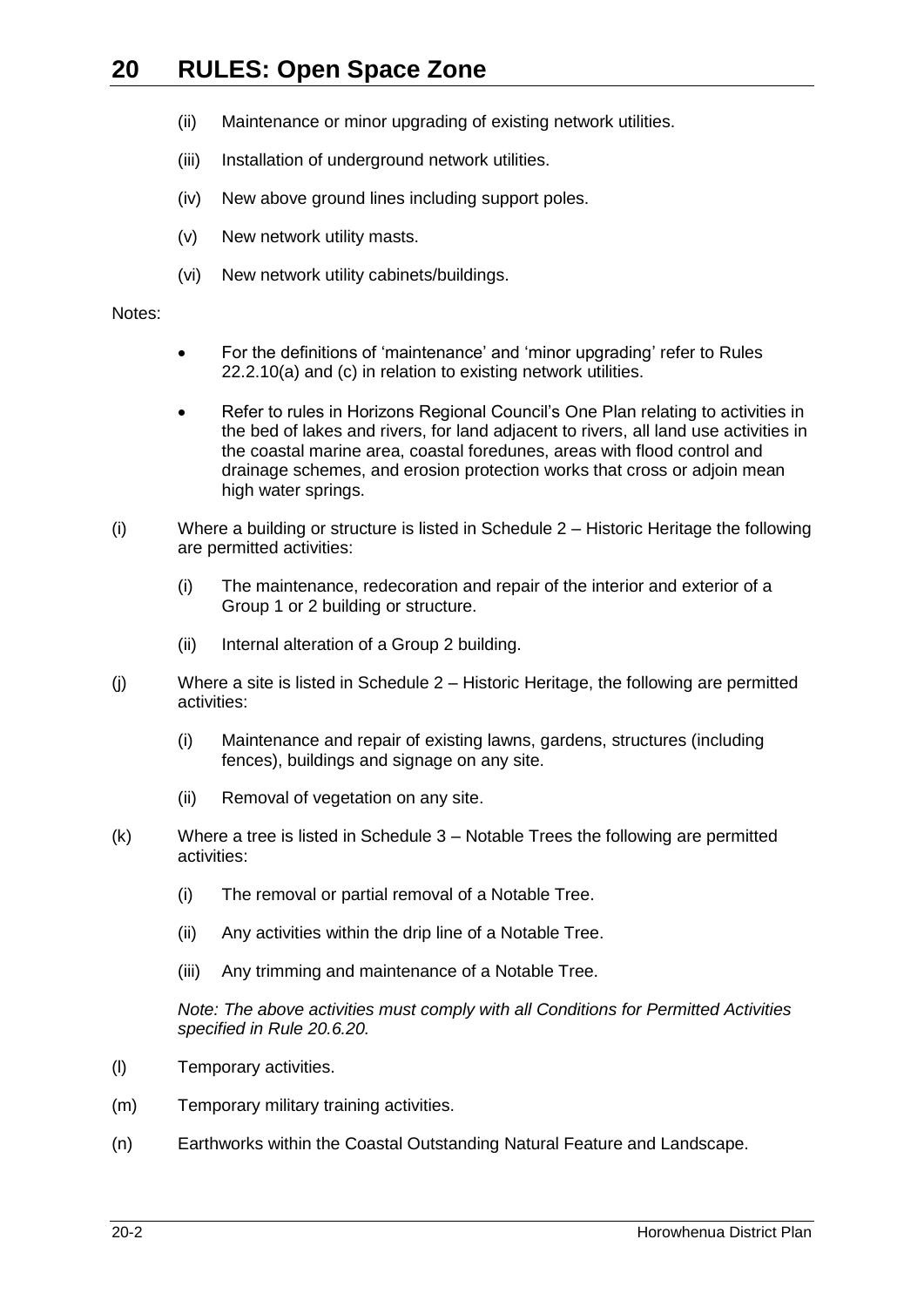- (o) Earthworks (Refer to Rules [20.4\(h\)\(v\)](#page-5-1) Earthworks within a heritage setting of a Group 1 or 2 building or structure, [20.4\(i\)\(ii\)](#page-5-2) Earthworks within a site that is listed in Schedule 2 - Historic Heritage, and [20.5\(c\)](#page-5-3) Earthworks within an Outstanding Natural Feature and Landscape).
- (p) Soil conservation, erosion protection, river control or flood protection works undertaken by, or on behalf of Horizons Regional Council.

National Environmental Standards:

- For any activities on contaminated or potentially contaminated land, refer to the National Environmental Standard for Assessing and Managing Contaminants in Soil to Protect Human Health) Regulations 2011.
- For any Telecommunication or Radiocommunication facilities / activities that are located within a legal road reserve, refer to the Resource Management (National Environmental Standard for Telecommunications Facilities) Regulations 2008.
- For any activities involving the operation, maintenance, upgrading, relocation, or removal of an existing transmission line that is part of the national grid, as defined in the regulation, refer to the National Environmental Standards for Electricity Transmission Activities Regulations 2009. The regulations contain a separate code of rules for those activities listed. Except as provided for by the regulation, no rules in this District Plan apply to such activities.

# **20.2 CONTROLLED ACTIVITIES**

The following activities shall be controlled activities in the Open Space Zone provided activities comply with all relevant conditions in Rule [20.7](#page-15-0) and Chapters 21, 22, 23 and 24. Refer to [20.7](#page-15-0) for matters of control and conditions.

- <span id="page-2-0"></span>(a) The subdivision of land. (Refer Rule [20.7.1\)](#page-16-0)
- <span id="page-2-1"></span>(b) Any boundary adjustment subdivision within Flood Hazard Overlay Areas. (Refer Rule [20.7.2\)](#page-17-0)
- <span id="page-2-2"></span>(c) The placement of any Relocated building on any site. (Refer Rule [20.7.3\)](#page-17-1)

Except

Any relocated buildings up to and including  $40m^2$  in gross floor area.

- <span id="page-2-3"></span>(d) Earthquake strengthening of any Group 2 building included in Schedule 2 - Historic Heritage. (Refer Rule [20.7.4\)](#page-18-0)
- <span id="page-2-4"></span>(e) Any temporary filming activity that does not comply with permitted activity duration condition in Rule [20.6.22\(b\)\(i\).](#page-13-0) (Refer Rule [20.7.5\)](#page-18-1)
- <span id="page-2-5"></span>(f) Any temporary military training activity that does not comply with the permitted activity conditions in Rule [20.6.23.](#page-14-0) (Refer Rule [20.7.6\)](#page-18-2)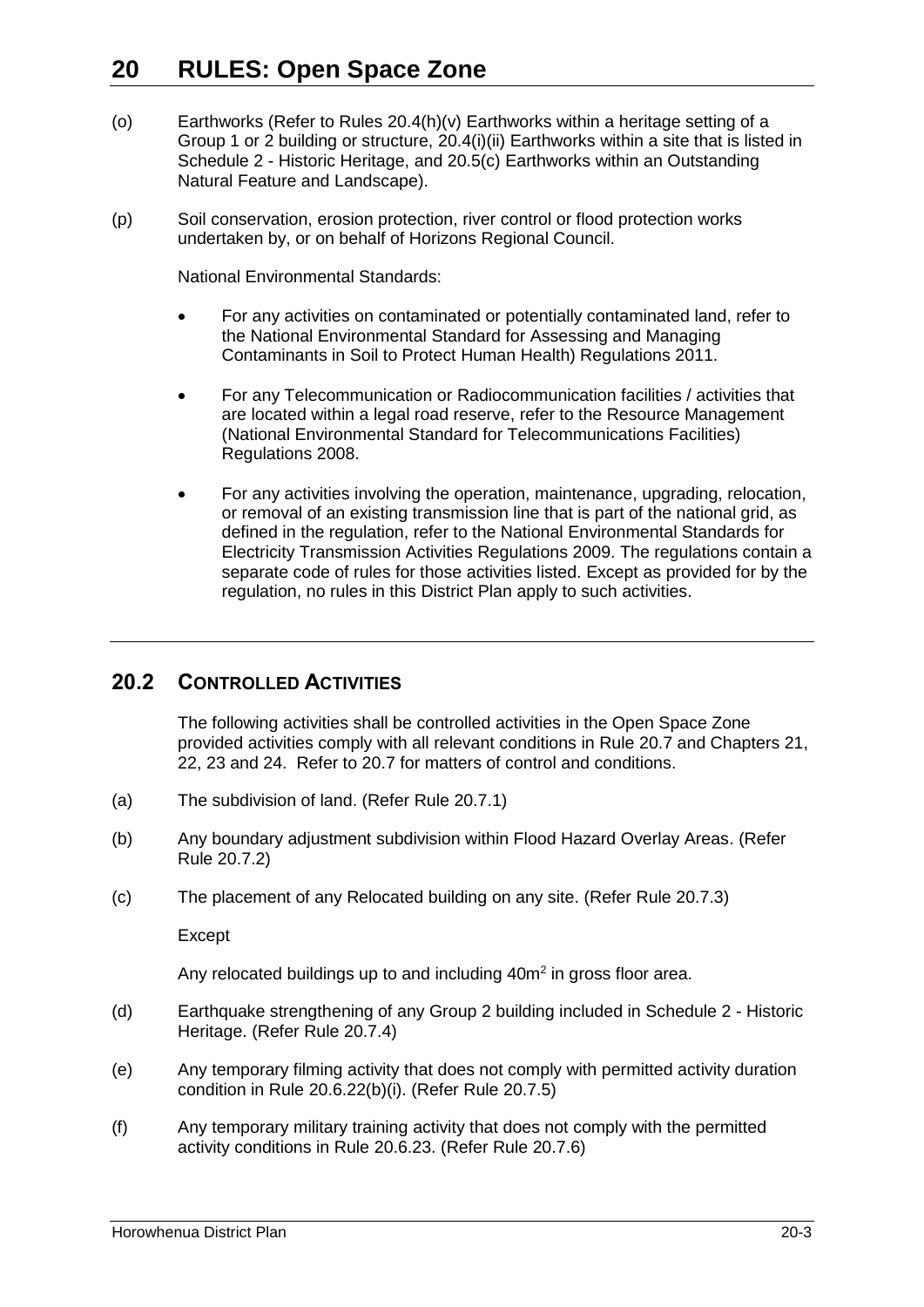# **20.3 RESTRICTED DISCRETIONARY ACTIVITIES**

The following activities shall be restricted discretionary activities in the Open Space Zone provided activities comply with all relevant conditions in Rule [20.8.](#page-19-0) Refer to Rule [20.8](#page-19-0) for matters of discretion and conditions.

- <span id="page-3-0"></span>(a) Any permitted activity which does not comply with any condition in Rule 20.6 or Chapters 21, 22, 23 and 24 (Rule [20.8.1\)](#page-19-1).
- <span id="page-3-1"></span>(b) Any controlled activity which does not comply with any condition in Rule [20.7.](#page-15-0)
- <span id="page-3-2"></span>(c) Any permitted activity within a Flood Hazard Overlay Area that does not comply with the permitted activity conditions in Rule [20.6.11](#page-8-0) (Rule [20.8.3\)](#page-19-2).
- <span id="page-3-3"></span>(d) New community activities and any external additions to existing community facilities. (Rule [20.8.4\)](#page-20-0)
- <span id="page-3-4"></span>(e) Earthquake strengthening of any Group 1 building listed in Schedule 2 - Historic Heritage. (Rule [20.8.5\)](#page-20-1)
- <span id="page-3-5"></span>(f) Any sign attached to, or within the heritage setting of, a building, structure or site listed in Schedule 2 – Historic Heritage that do not comply with the relevant permitted activity conditions. (Rule [20.8.6\)](#page-20-2)
- <span id="page-3-6"></span>(g) Community Entrance signs. (Refer Rule [20.8.7\(b\)\)](#page-21-0)
- <span id="page-3-7"></span>(h) Remote advertising signs. (Refer Rule [20.8.7\)](#page-20-3)
- (i) Buildings within those parts of the Coastal Environment and Coastal Lakes, Landscape Domains that are not Outstanding Natural Features and Landscapes except for:
	- (i) Buildings, additions and alterations that do not exceed 5 metres in height.
	- (ii) Buildings, additions and alterations that do not exceed 5 metres in height and are on a dune or part of a dune that is no greater than 10m from toe to summit.
	- (iii) Primary production buildings.
	- (iv) Buildings for temporary activities.

For the purposes of this Rule, Primary Production Building means any building used principally to support primary production activities. This shall include buildings used for storage and management of stock but shall exclude buildings used in total or in part for residential activities.

- (j) Buildings within those parts of the Hill Country Landscape Domain that are not Outstanding Natural Features and Landscapes except for:
	- (i) Buildings, additions and alterations that do not exceed 5 metres in height and that are located 30 metres vertically below a ridge or hilltop, measured from the roofline of the house.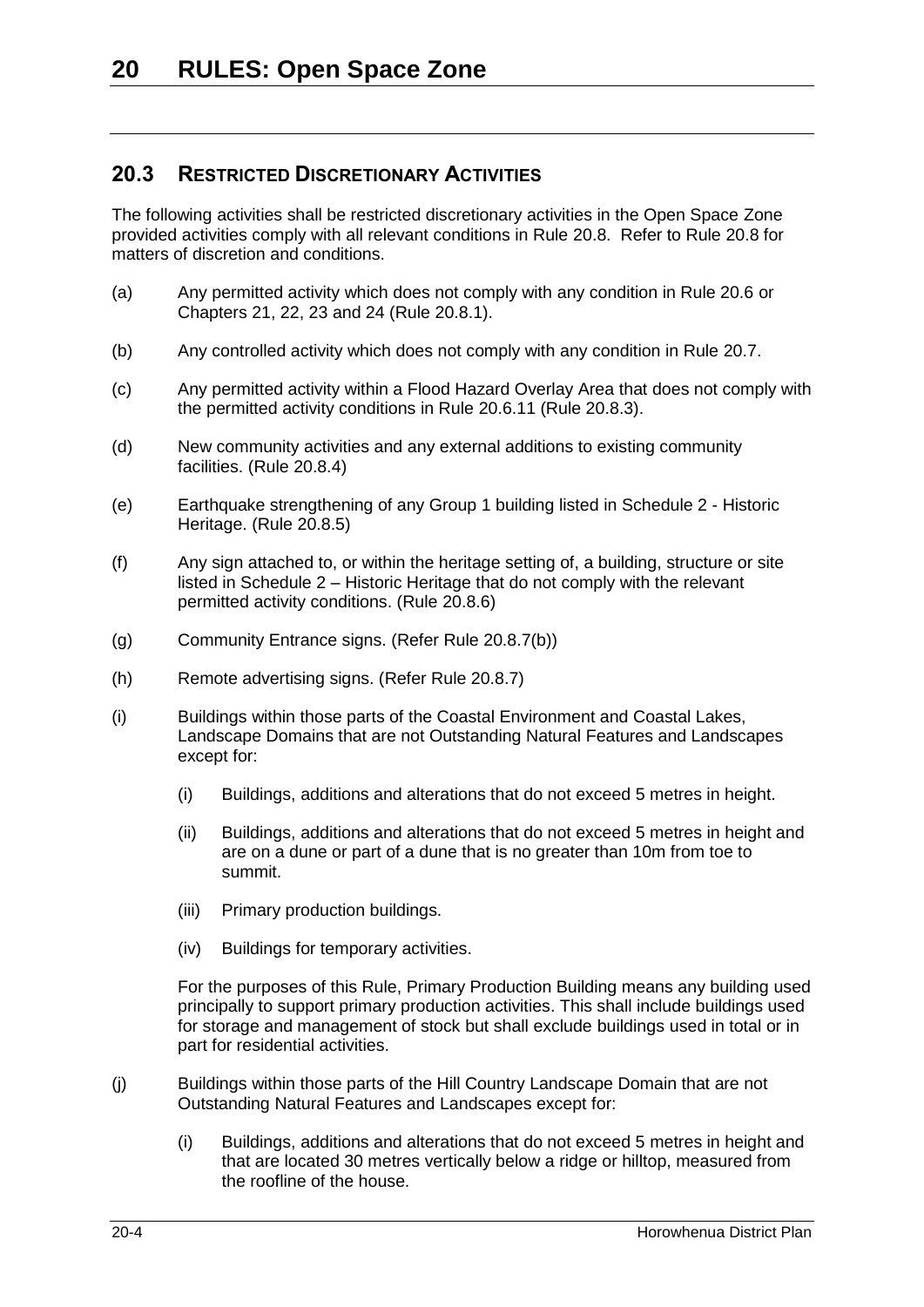- (ii) Primary production buildings.
- (iii) Buildings for temporary activities.

For the purposes of this Rule, Primary Production Building means any building used principally to support primary production activities. This shall include buildings used for storage and management of stock but shall exclude buildings used in total or in part for residential activities.

Note: Refer to Chapter 25 for Assessment Criteria as a guide for preparing an assessment of environmental effects to accompany a resource consent application for any of the above activities.

# **20.4 DISCRETIONARY ACTIVITIES**

The following activities shall be discretionary activities in the Open Space Zone:

- (a) Any activity that is not a permitted, controlled, restricted discretionary or a noncomplying activity.
- (b) Commercial activities.
- (c) Residential activities.
- (d) Any activity within a Flood Hazard Overlay Area that is not listed as a permitted or restricted discretionary activity, including but not limited to the following:
	- (i) Any erection, placement, alteration of, or addition to, any habitable building or structure.
	- (ii) Any new network utilities (except installation of underground network utilities, above ground lines, network utility masts, and network utility cabinets/buildings which are a permitted activity under Rule [20.1\(g\)\)](#page-0-0).
	- (iii) Any subdivision of land (except for boundary adjustments which are a controlled activity under Rule [20.2\(a\)\)](#page-2-0).
	- (iv) Any activity involving storage of hazardous substances.
	- (v) Visitor accommodation.
- (e) Any permitted work to a listed tree in Schedule 3 Notable Trees, or any activity within the drip line of a listed Notable Tree, that does not comply with the permitted activity conditions in Rule [20.6.20.](#page-12-0)
- (f) Any building or network utility with a height of more than 3 metres and less than 7 metres on any land shown or specified as an Outstanding Natural Feature and Landscape on the Planning Maps.
- (g) Any buildings, structures and the subdivision of land (excluding boundary adjustments) in the Coastal Natural Character and Hazards Overlay Area identified on Planning Maps.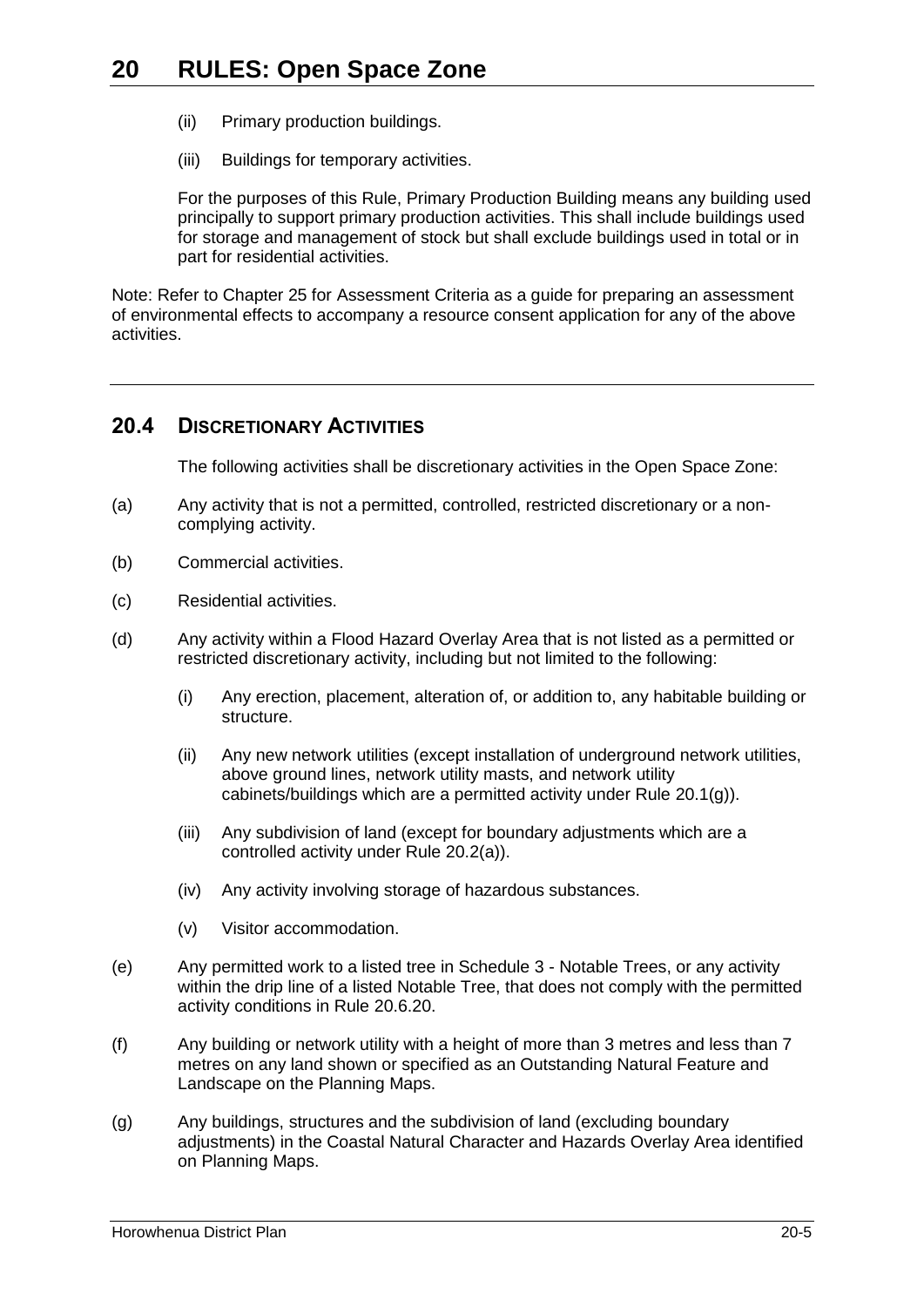- (h) Where a building or structure is listed in Schedule 2 Historic Heritage the following are discretionary activities:
	- (i) Alteration to, or relocation of, a Group 1 or 2 building or structure.
	- (ii) Demolition of a Group 2 building or structure
	- (iii) Subdivision within the heritage setting of a Group 1 or 2 building or structure.
	- (iv) New building or additions to an unlisted building located within the heritage setting of a Group 1 or 2 building or structure.
	- (v) Earthworks within the heritage setting of a Group 1 or 2 building or structure.
- <span id="page-5-2"></span><span id="page-5-1"></span>(i) Where a site is listed in Schedule 2 – Historic Heritage, the following are discretionary activities:
	- (i) New building or the extension of the footprint of an existing building or structure on a site.
	- (ii) Earthworks.
	- (iii) Subdivision of land.

# **20.5 NON-COMPLYING ACTIVITIES**

The following activities shall be non-complying activities in the Open Space Zone:

- (a) Industrial activities.
- (b) Demolition or destruction of a Group 1 building, structure or a site listed in Schedule 2 – Historic Heritage – Buildings, Structures and Sites.
- <span id="page-5-3"></span>(c) Any building or network utility with a height of more than 7 metres, or earthworks on any land shown or specified as an Outstanding Natural Feature and Landscape on the Planning Maps, except for earthworks on land that is within the Coastal Outstanding Natural Feature and Landscape.

Note: Bundling of class of consent will not be applied where a line crosses a stream that is an Outstanding Natural Feature and Landscape.

(d) Any wind energy facility on any land within an Outstanding Natural Feature and Landscape on the Planning Maps.

# <span id="page-5-0"></span>**20.6 CONDITIONS FOR PERMITTED ACTIVITIES**

## <span id="page-5-4"></span>**20.6.1 Maximum Height**

(a) No part of any building shall exceed a height of 8.5 metres.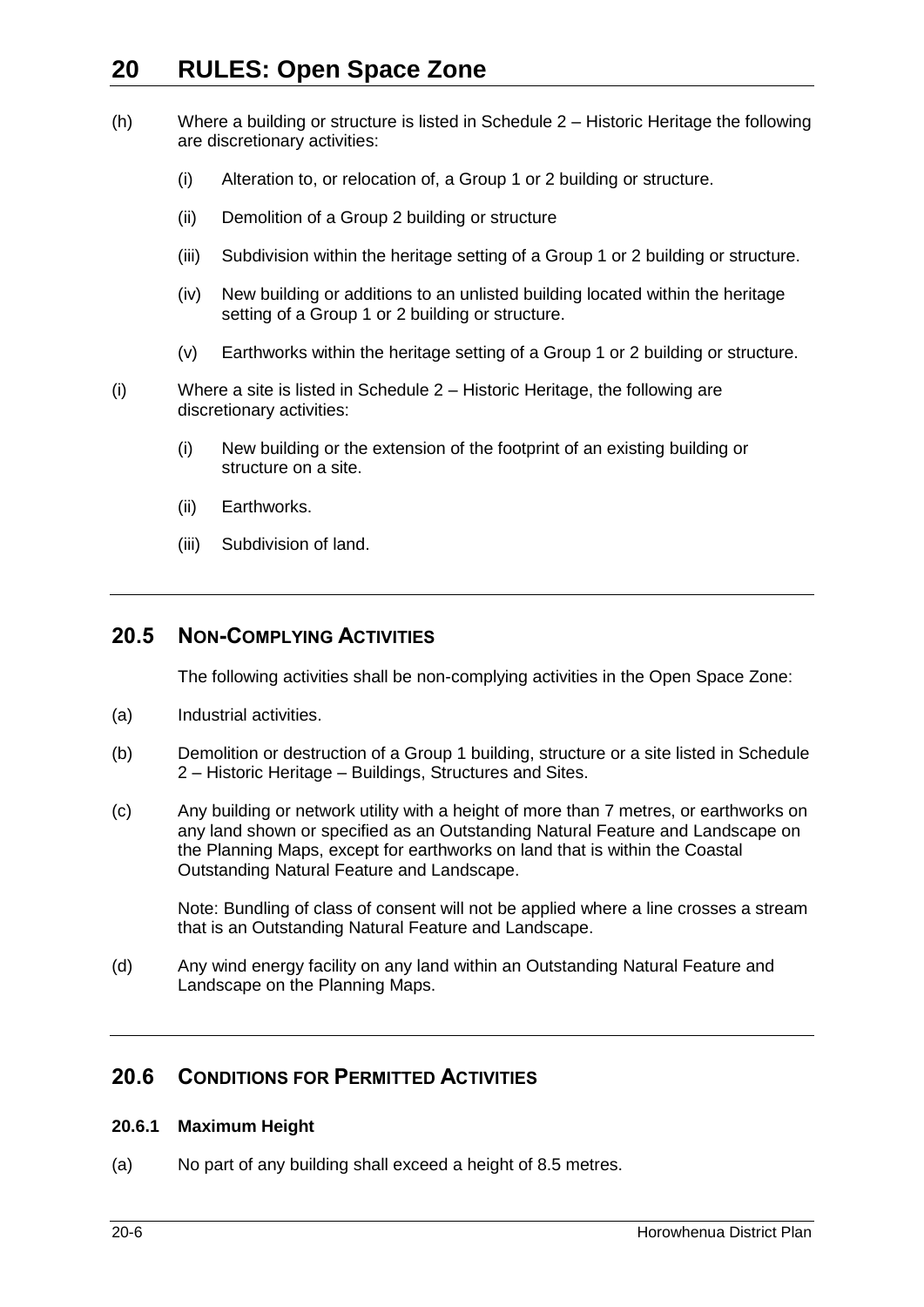(b) All poles, support structures and fixtures associated with artificial lighting shall not exceed a height of 13.5 metres.

# **20.6.2 Fence Height**

(a) The maximum height of a fence on a boundary shall not exceed 2 metres.

#### **20.6.3 Daylight Setback Envelope**

(a) No part of any building shall encroach outside an envelope created, in relation to a Residential or Rural Zone boundary, by a line drawn vertically 2.7 metres above the ground level at the boundary and inclined at an angle of 45 degrees (1:1 slope) inwards from that point.

#### **20.6.4 Building and Structure Setbacks**

- (a) All buildings and structures shall be setback 4.5 metres from the Residential Zone and Rural Zone boundary.
- (b) All buildings and structures greater than 10m² shall be setback 4 metres from the front (road) boundary.

#### <span id="page-6-0"></span>**20.6.5 Maximum Building Coverage**

(a) The proportion of any site covered by buildings shall not exceed 5%.

Except

The proportion of any site covered by buildings shall not exceed 10% for the following domains and parks:

- (i) Easton Park / Potaka Park, Foxton (Refer Planning Map 15A);
- (ii) Victoria Park, Foxton (Refer Planning Map 14);
- (iii) Holben Reserve, Foxton Beach (Refer Planning Map 13);
- (iv) Donnelly Park, Levin (Refer Planning Map 27);
- (v) Playford Park, Levin (Refer Planning Maps 28 & 30);
- (vi) Western Park, Levin (Refer Planning Maps 24);
- (vii) Weraroa Domain, Levin (Refer Planning Map 27);
- (viii) Shannon Domain, Shannon (Refer Planning Map 21);
- (ix) Levin Domain, Levin (Refer Planning Maps 27A & 27B); and
- (x) Moynihan Park, Shannon (Refer Planning Map 21).
- (b) For the purposes of Rule [20.6.5,](#page-6-0) boardwalks, cycle tracks, bridges, playground equipment and temporary buildings are excluded as 'buildings' in the calculation of building coverage.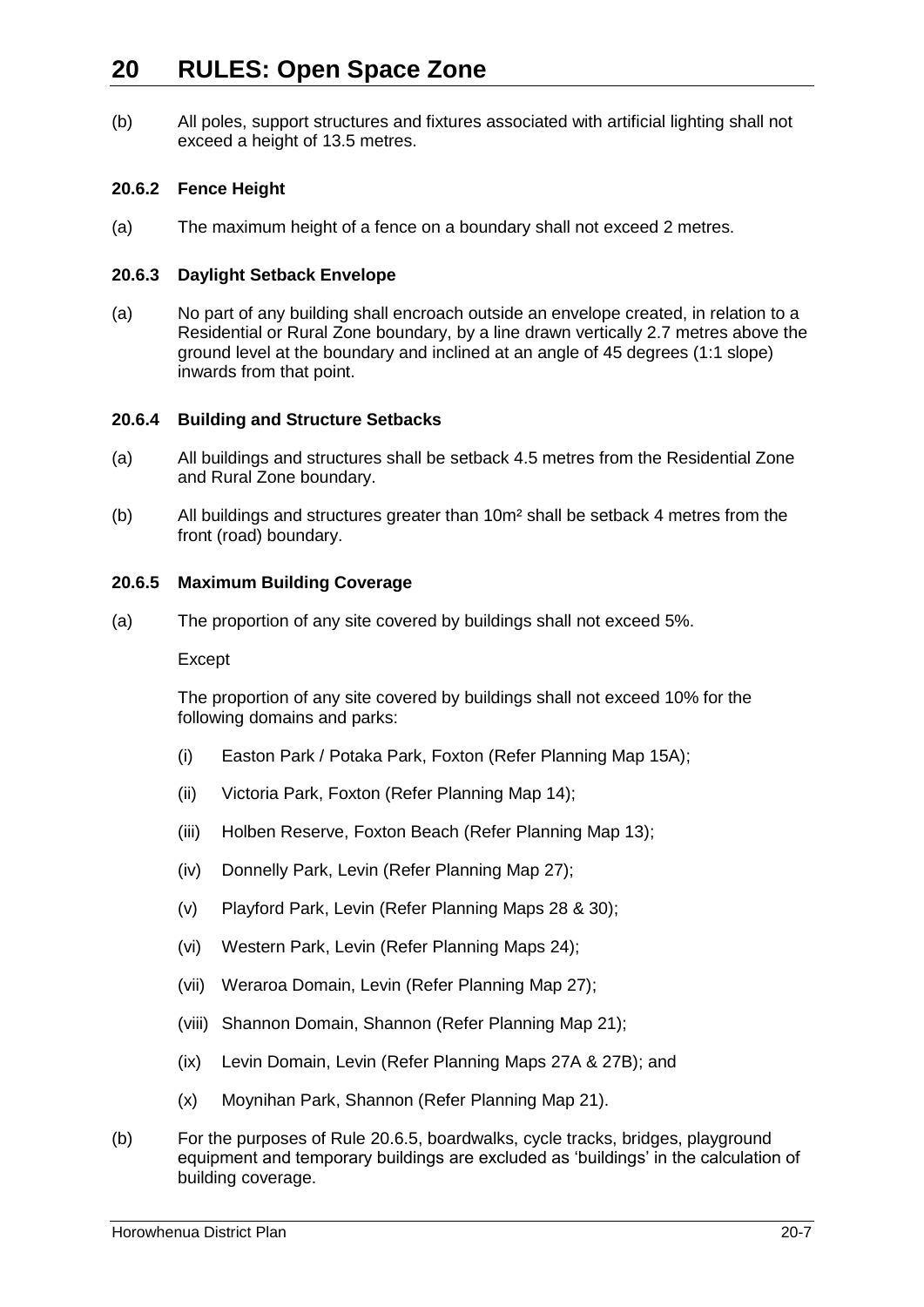# **20.6.6 Light Spill**

(a) The spill of light from any artificial lighting shall not exceed 10 lux (lumens per square metre) onto any site within the Residential Zone. The maximum lux shall be measured horizontally or vertically at the Residential Zone site boundary.

## **20.6.7 Noise**

- <span id="page-7-0"></span>(a) Noise from any activity shall not exceed the following limits when measured at, or within, any point in any site in the Residential, Greenbelt Residential or Rural Zone:
	- (i) On Any Day
		- 7.00am 7.00pm: 55dB  $L_{Aea (15min s)}$
		- 7.00pm 10.00pm: 50dB  $L_{Aeq (15min)}$
		- $10.00 \text{pm} 7.00 \text{am}$ :  $40 \text{dB}$  L<sub>Aeq (15mins)</sub>
		- $10.00 \text{pm} 7.00 \text{am}$ : 65dB L<sub>Amax</sub>
- (b) Sound levels shall be measured and assessed in accordance with the provisions of NZS 6801:2008 Acoustics – Measurement of environmental sound and assessed in accordance with the provisions of NZS 6802:2008 Acoustics – Environmental noise.
- (c) Construction, maintenance and demolition work shall be measured, assessed, managed and controlled in accordance with the provisions of NZS 6803:1999 Acoustics – Construction noise.
- (d) The noise limits in Rule [20.6.7\(a\)](#page-7-0) and (b) shall not apply to:
	- (i) Fire and civil emergency sirens.
	- (ii) Construction, maintenance and demolition work.
	- (iii) The operation of the Main North Island Trunk Railway.
	- (iv) Vehicles being driven on a road (within the meaning of Section 2(1) of the Transport Act 1962), or vehicles used for the purpose of maintaining parks and reserves within a site.
	- (v) Temporary military training activities.
	- (vi) Temporary events.

Note: Notwithstanding this rule, Section 16 of the RMA imposes a duty on every occupier of land and any person carrying out an activity in, on or under, a water body to adopt the best practicable option to avoid unreasonable noise.

## **20.6.8 Vibration**

(a) No activity shall create any vibration which exceeds the limits in the following standards: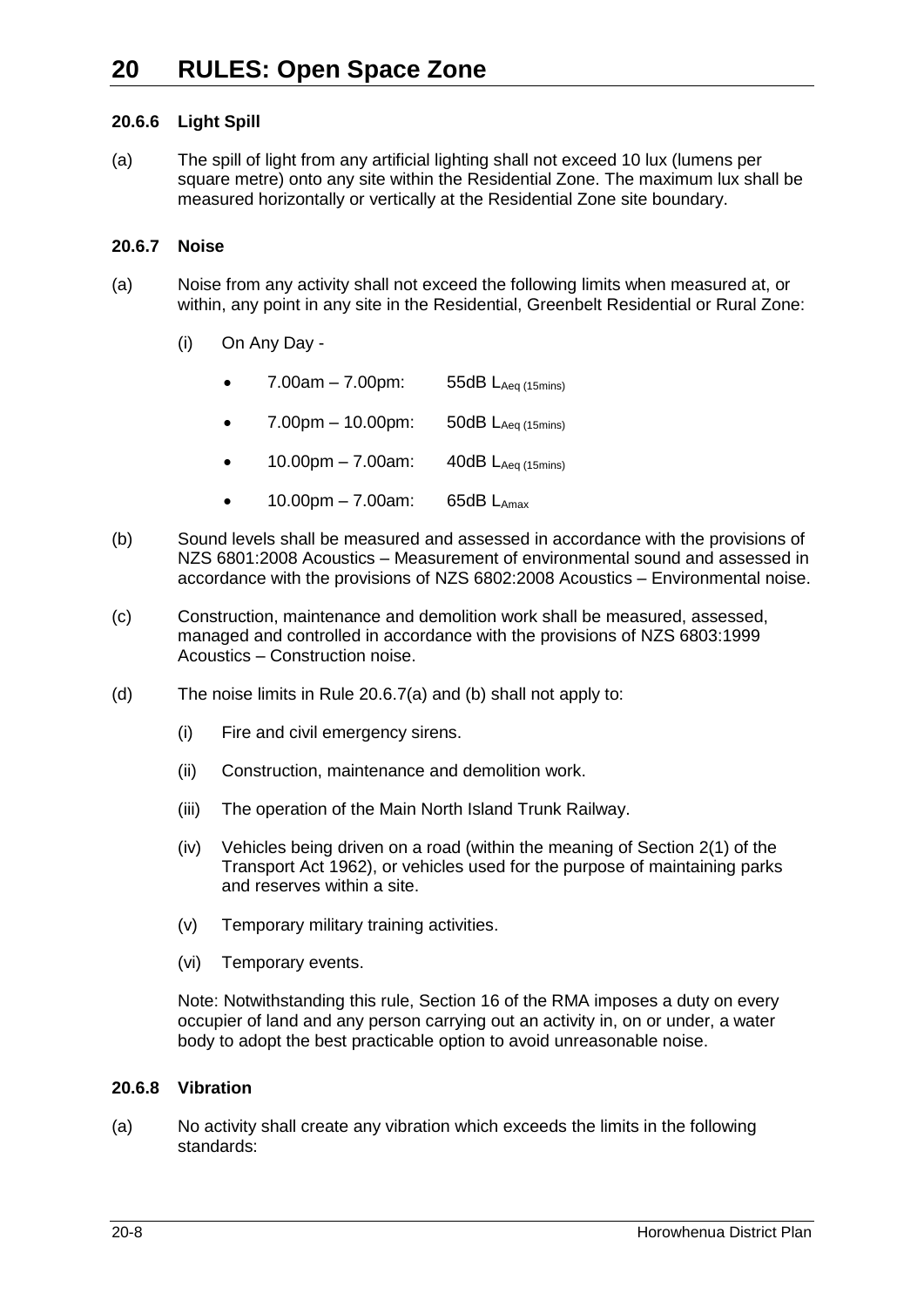- (i) AS 2670.1-2001 Evaluation of human exposure to whole-body vibration General requirements.
- (ii) AS 2670.2-1990 Evaluation of human exposure to whole-body vibration Continuous and shock-induced vibration in buildings (1 to 80 Hz).
- (iii) DIN 4150-3:1999 Effects of vibration on structures.
- (iv) NZS 4403:1976 Code of Practice for Storage, Handling and Use of Explosives, and any subsequent amendments.

# **20.6.9 Odour**

(a) No activity shall give rise to offensive or objectionable odours able to be detected at the boundary of any adjoining residential property or at the boundary of any property in any other zone.

Note: For the purpose of this condition, an offensive or objectionable odour is that odour which can be detected and is considered to be offensive or objectionable by at least two independent observers; including at least one Council officer. In determining whether an odour is offensive or objectionable, the "FIDOL factors" may be considered (the frequency; the intensity; the duration; the offensiveness (or character); and the location of the odour). Section 14.2 of the One Plan as well as the Good Practice Guide for Assessing and Managing Odour in New Zealand (Ministry for the Environment, 2003) contains further guidance.

#### **20.6.10 Storage of Goods and Materials**

(a) All areas used for the storage of goods, materials or waste products shall be maintained in a tidy condition and shall be screened from view from adjoining properties in the Residential Zone and from roads.

## <span id="page-8-0"></span>**20.6.11 Flood Hazard Overlay Areas**

(a) Within a Flood Hazard Overlay Area earthworks shall not exceed 20 $m<sup>3</sup>$  per site within any 12 month period.

#### Except

The earthworks volume limit does not apply to tracks where the existing ground level is not altered by greater than 0.1 metres in any 12 month period or to the installation of underground network utilities undertaken in accordance with (c) below.

(b) Within a Flood Hazard Overlay Area, the erection, placement, alteration of, or addition to, any non-habitable structure, with an unsealed or permeable floor shall not exceed a gross floor area of 40m² per site.

Except the above two standards (a) and (b) do not apply to any soil conservation and river/flood control works carried out by or on behalf of Horizons Regional Council.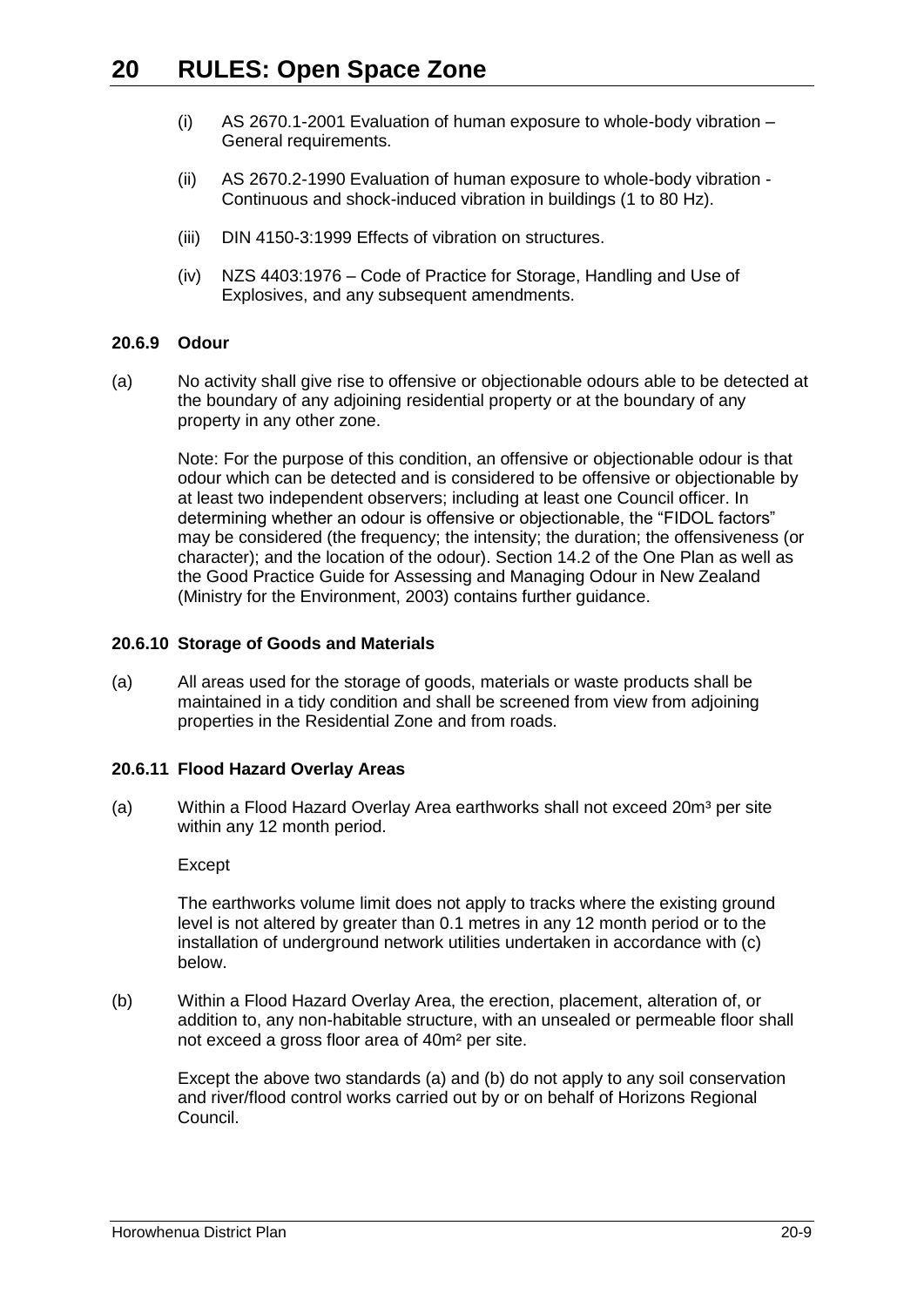- (c) Within a Flood Hazard Overlay Area, earthworks associated with the installation of underground network utilities shall reinstate ground level as close as practicable to its state prior to disturbance.
- (d) Within a Flood Hazard Overlay Area, new network utility cabinets/buildings shall not exceed 5m<sup>2</sup> gross floor area.

#### **20.6.12 Surfacewater Disposal**

(a) All activities shall make provision for the management of stormwater as means of dealing with water quantity and water quality to avoid significant adverse effects or nuisance.

#### **20.6.13 Engineering Works**

(a) All activities, subdivisions and developments shall comply with the permitted activity conditions in Chapter 24.

#### **20.6.14 Vehicle Access**

(a) All activities shall be provided with practicable vehicle access from a public road in accordance with the permitted activity conditions in Chapter 21.

## **20.6.15 Safety and Visibility at Road and Rail Intersections**

(a) No building or structure shall be erected, no materials shall be placed, or vegetation planted that would obscure the railway level crossing approach sight triangles as detailed in Rule 21.1.11 in Chapter 21.

#### **20.6.16 Vehicle Parking, Manoeuvring, and Loading**

(a) All activities shall provide on-site vehicle parking, manoeuvring areas, and loading facilities as required in Chapter 21.

*Note: Chapter 21 does not specify a minimum number of onsite carparks required (except for mobility/accessible carparks). Instead, it specifies the formation and manner in which carparking should be provided, in the event that those carrying out land use or subdivision activities choose to provide on-site carparking.*

#### **20.6.17 Network Utilities**

- (a) All network utilities and structures associated with network utilities shall comply with the permitted activity conditions in Chapter 22.
- (b) All other relevant conditions specified in this part of the District Plan shall also apply to any network utility or associated structures.

#### **20.6.18 Hazardous Substances**

(a) All activities using or storing hazardous substances shall comply with the Hazardous Substances Classification parameters for the Open Space Zone in Chapter 23 and shall comply with the permitted activity conditions in that Chapter.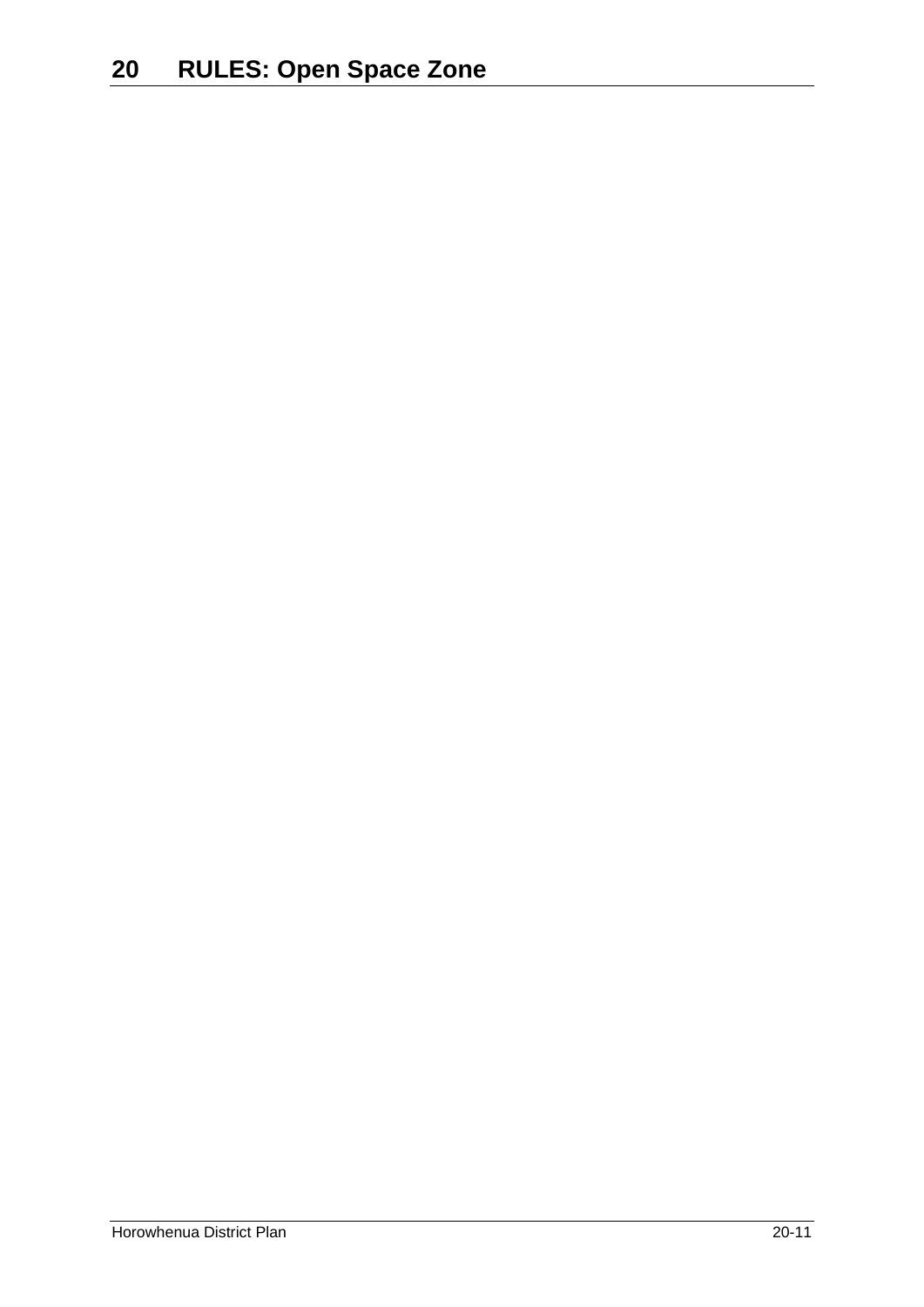# **20.6.19 Signs**

(a) All signs shall comply with the Maximum Face Area set in Table 20-1.

#### **Table 20-1: Maximum Face Area for Signs**

| <b>Type of Sign</b>                                                                                                                                                             | Maximum Face Area (m <sup>2</sup> ) per site   |  |
|---------------------------------------------------------------------------------------------------------------------------------------------------------------------------------|------------------------------------------------|--|
| Official signs                                                                                                                                                                  | N/A                                            |  |
| Temporary signs                                                                                                                                                                 | 3 <sup>m²</sup>                                |  |
| Signs advertising the sale or auction of land or<br>premises.                                                                                                                   | 2m <sup>2</sup> (combined total area of signs) |  |
| Advertising signs, located on the site to which the<br>activity relates identifying the building, property or<br>business which can include a sign attached to the<br>building. | 1 <sup>m²</sup>                                |  |
| A permanent free standing sign, which may be<br>double sided, for each frontage of the site.                                                                                    | $1m2$ (on one side)                            |  |
| Public facility signs including any church, school<br>or hall.                                                                                                                  | 2 <sup>m²</sup>                                |  |
| Sponsorship signs                                                                                                                                                               | No limit                                       |  |
| Wayfinding signs                                                                                                                                                                | No limit                                       |  |
| Community wellbeing signs                                                                                                                                                       | 3 <sup>m²</sup>                                |  |
| Health and safety signs                                                                                                                                                         | N/A                                            |  |

- (b) Any temporary sign shall be displayed for no longer than two (2) calendar months of a 12 month period and removed within seven (7) days after the event. Temporary signs do not need to be on the site of the temporary activity.
- (c) Signs advertising the sale or auction of land or premises shall be removed within 10 days of the property being sold, leased or withdrawn from the market.
- (d) All signs shall comply with the height, and where applicable recession plane requirements, but shall not be required to comply with rules relating to setbacks from road boundaries.
- (e) No sign shall be illuminated.
- (f) All signs attached to buildings shall not exceed the highest point of the roof.
- (g) No sign shall be erected on or adjacent to a road which will:
	- (i) obstruct the line of sight of any corner, bend, intersection or vehicle crossing;
	- (ii) obstruct, obscure or impair the view of any traffic sign or signal;
	- (iii) physically obstruct or impede traffic or pedestrians;
	- (iv) resemble or be likely to be confused with any traffic sign or signal;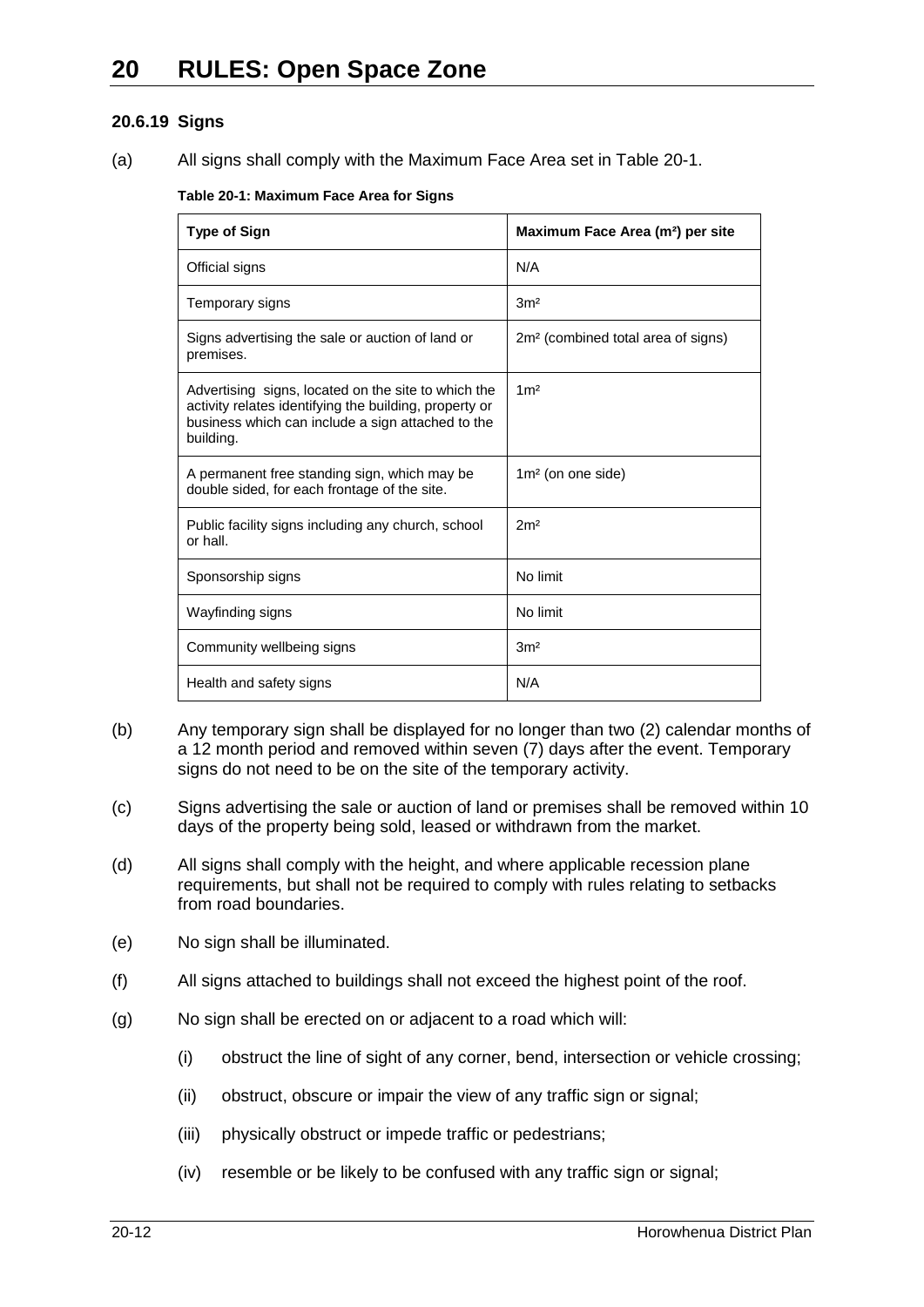- (v) use reflective materials that may interfere with a road user's vision;
- (vi) use flashing or revolving lights; or
- (vii) project light onto the road so as to cause a hazard or distraction to users of the road (including pedestrians).
- (h) The minimum lettering sizes in Table 20-2 below shall apply to all signs located within 15 horizontal metres of a road:

|                              | Posted speed limit 70kph and above |
|------------------------------|------------------------------------|
| Maximum number of words      | 6 or symbols                       |
| Maximum number of characters | 40                                 |
| Minimum lettering height     | 160mm                              |

#### <span id="page-12-0"></span>**20.6.20 Notable Trees**

- (a) Any removal or partial removal of a tree listed in Schedule 3 Notable Trees shall comply with the following conditions:
	- (i) Council has confirmed the tree is dead; or
	- (ii) Removal or partial removal is required as an emergency work to safeguard life or habitable buildings from immediate danger (as confirmed by a qualified arborist).
- (b) Within the drip line of any tree listed in Schedule 3 Notable Trees, any activities shall not involve the following works:
	- (i) The construction of any building or structure.
	- (ii) The laying of overhead or underground services.
	- (iii) Any sealing, paving, soil compaction, or any other impervious surfaces.
	- (iv) The alteration of existing ground levels by excavation or deposition of soil including thrust boring and directional drilling.
	- (v) The discharge of any toxic hazardous substance.
- (c) Any trimming and maintenance of a tree listed in Schedule 3 Notable Trees shall be limited to:
	- (i) Minor trimming necessary to maintain the health of the tree where the work is carried out by, or under the supervision of, a qualified arborist who has advised the Council in advance of the work to be carried out.
	- (ii) The removal of branches interfering with buildings, structures, overhead wires or utility networks, but only to the extent that they are touching those buildings, or structures, or likely to compromise the effective operation of those overhead wires or utility networks and only where the work is carried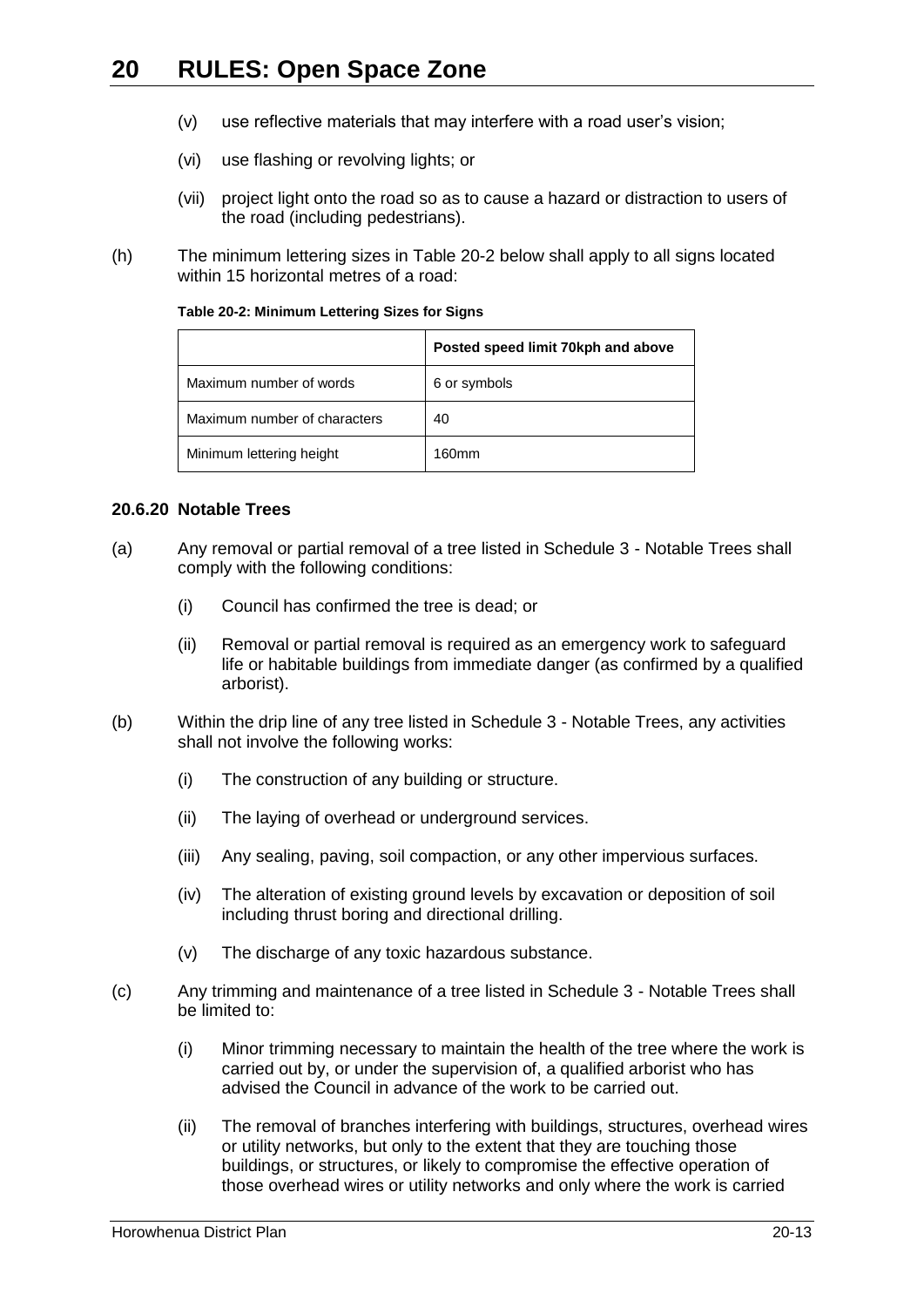out by, or under the supervision of a qualified arborist who has advised the Council in advance of the work to be carried out.

- (iii) The removal of broken branches, dead wood or diseased vegetation (as confirmed by a qualified arborist).
- (iv) Required as an emergency work.

# **20.6.21 Sites of significance to Tangata Whenua**

(a) No activity or development shall modify, demolish or remove any site of significance to Māori where such site has been identified to Council and recorded by the Council in a register of sites prior to the time that any activity or development is proposed.

## **20.6.22 Temporary Activities**

- (a) In addition to the other permitted activity conditions, temporary events, including but not limited to festivals, sports events, and markets, shall comply with the following conditions:
	- (i) The duration of any temporary event shall not exceed seven (7) consecutive days. For the purpose of this rule, 'day' means a whole day, or part of a day.
	- (ii) Any temporary event shall operate between the hours of 7.00am 10.00pm.
	- (iii) The duration of a series of temporary events shall not exceed a cumulative period of 30 days in a calendar year.
	- (iv) All temporary buildings and structures are exempt from the maximum height and maximum building coverage standards set out in Rules [20.6.1](#page-5-4) and [20.6.5.](#page-6-0)
	- (v) Noise from any temporary events shall not exceed the following noise levels, at any site in the Residential Zone, at the notional boundary of any noise sensitive activity within the Rural Zone, or anywhere within the site boundary of any noise sensitive activity within the Commercial, Industrial, or Greenbelt Residential Zones:
		- Amplified Sound including sound testing: 80dB LAeq (10 mins).
		- Activities other than amplified sound:  $70dB L_{Aea (10 mins)}$ .
		- Crowd noise is exempt from these limits.
- <span id="page-13-0"></span>(b) In addition to the other permitted activity conditions, temporary filming activities, shall comply with the following conditions:
	- (i) The total occupation of the site for filming activities shall not exceed seven (7) consecutive days.
	- (ii) All temporary buildings and structures are exempt from the maximum height and maximum building coverage standards set out in Rules [20.6.1](#page-5-4) and [20.6.5.](#page-6-0)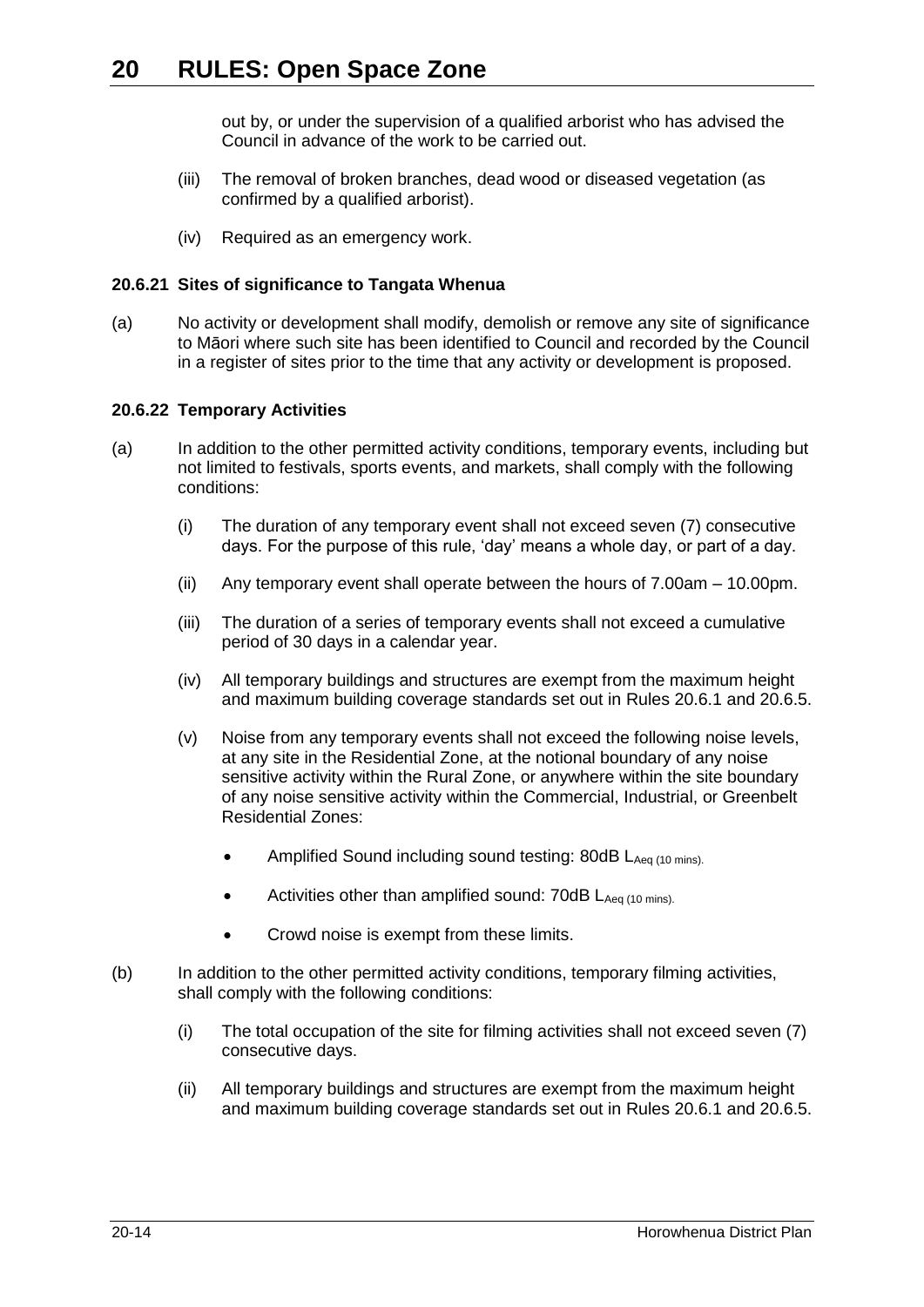# <span id="page-14-0"></span>**20.6.23 Temporary Military Training Activities**

- (a) All temporary military training Activities shall, in addition to the other conditions, also comply with the following conditions:
	- (i) No permanent structures shall be constructed;
	- (ii) The activity shall not require excavation (permanent or mechanical), unless provided for in this District Plan;
	- (iii) The duration of any temporary military training activity shall not exceed 31 days;
	- (iv) Noise generated from mobile sources (other than weapons firing and use of explosives) shall be assessed in accordance with and not exceed the limits as set out in NZS 6803:1999 Acoustics - Construction Noise.

Noise levels shall be measured and assessed in accordance with that Standard as if it were construction noise.

- (v) Noise generated from any fixed source (other than weapons firing and/or use of explosives) shall not exceed the following limits when measured at the notional boundary of any noise sensitive activity, or any Residential Zone or Greenbelt Residential Zone site boundary:
	- On any day -
		- 7.00am 7.00pm: 55 dB  $L_{Aeq(15min)}$
		- 7.00pm 10.00pm: 50 dB LAeq(15min)
		- 10.00pm 7.00am:  $45 dB L_{Aeq(15min)}$
		- 10.00am 7.00am: 75 dB  $L_{AEmax}$

Noise levels shall be measured and assessed in accordance with the provisions of NZS 6801:2008 Acoustics - Measurement of environmental sound and assessed in accordance with the provisions of NZS 6802:2008 Acoustics - Environmental noise.

(vi) Noise generated from the use of helicopters shall be assessed in accordance with NZS6807:1994 Noise Management and Land Use Planning for Helicopter Landing Areas and comply with the limits set out therein.

Noise levels shall be measured in accordance with NZS6801:2008 Acoustics - Measurement of Sound.

- (vii) Any training activities involving the use of explosives and/or firing of weapons shall comply with either:
	- The separation distances identified in Table 20-3; or
	- If minimum separation distances in Table 20-3 cannot be met:
		- Daytime sound levels do not exceed a peak sound pressure level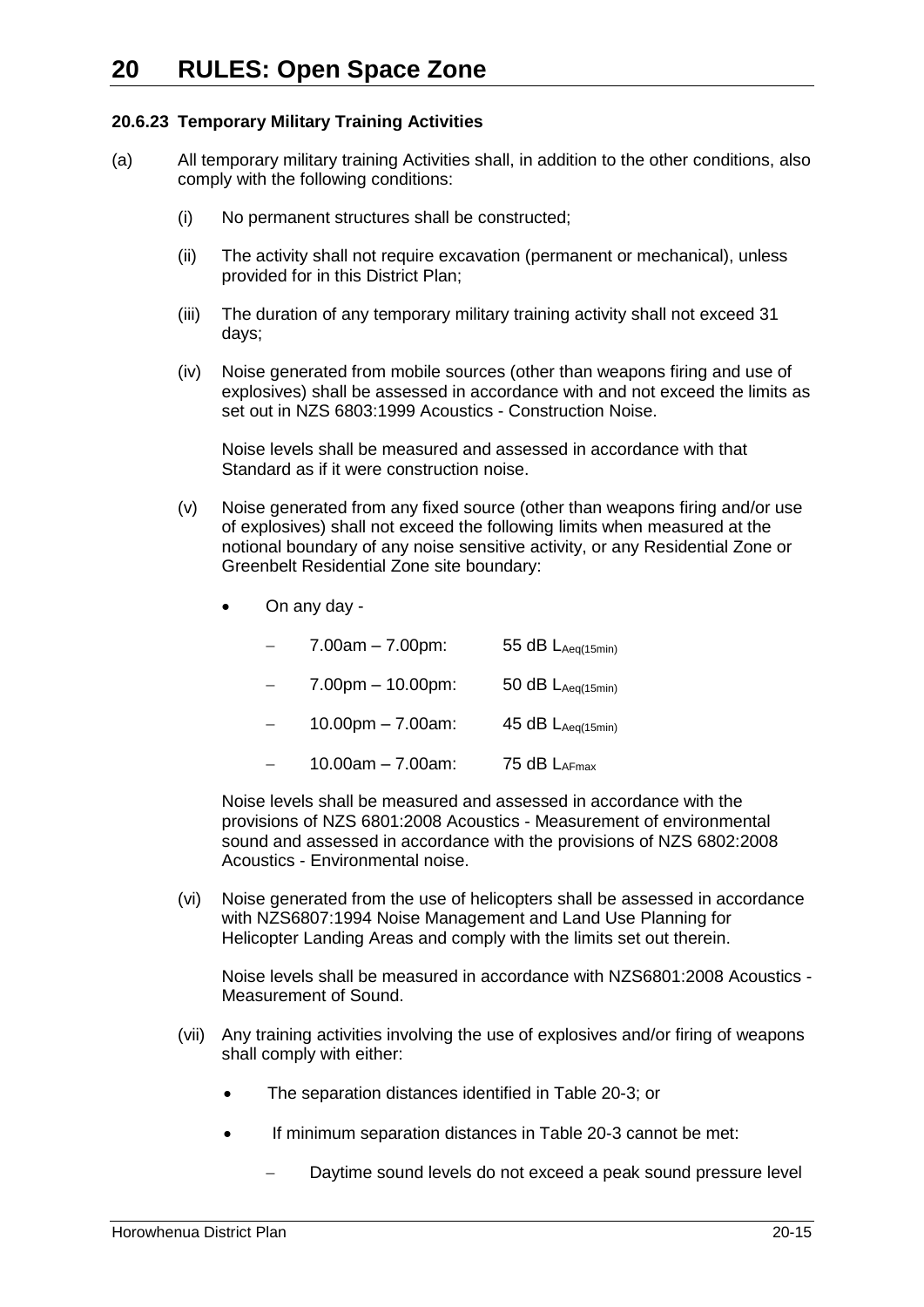of 120 dBC when measured at the notional boundary of any noise sensitive activity, or any Residential Zone or Greenbelt Residential Zone site boundary and;

- Night time sound levels do not exceed a peak sound pressure level of 90 dBC when measured at or within the 20 metre notional boundary of any noise sensitive activity, or any Residential Zone or Greenbelt Residential Zone site boundary; and
- Provided the New Zealand Defence Force produces and undertakes the activity in accordance with a Noise Management Plan submitted to the Council at least 15 working days prior to the activity being undertaken (Refer 28.2.6 for information requirements for Noise Management Plan).

| Table 20-3: Separation Distances for Temporary Military Training Activities involving |  |  |
|---------------------------------------------------------------------------------------|--|--|
| explosives and/or weapons.                                                            |  |  |

| Type of military noise source                                           | <b>Standards</b>                 |                                                                                                                                                                                                                                |  |
|-------------------------------------------------------------------------|----------------------------------|--------------------------------------------------------------------------------------------------------------------------------------------------------------------------------------------------------------------------------|--|
|                                                                         | Time (Monday to<br>Sunday)       | Separation distance required<br>from any residential dwelling<br>unit or building used for noise<br>sensitivity activities in any<br>Zone, and any site within the<br>Residential Zone or Greenbelt<br><b>Residential Zone</b> |  |
| 1. Live firing of weapons and<br>single or multiple explosive<br>events | 7.00am to 7.00pm<br>(daytime)    | At least 1500m                                                                                                                                                                                                                 |  |
|                                                                         | 7.00pm to 7.00am<br>(night time) | At least 4500m                                                                                                                                                                                                                 |  |
| 2. Firing of blank ammunition                                           | 7.00am to 7.00pm<br>(daytime)    | At least 750m                                                                                                                                                                                                                  |  |
|                                                                         | 7.00pm to 7.00am<br>(night time) | At least 2250m                                                                                                                                                                                                                 |  |

# <span id="page-15-0"></span>**20.7 MATTERS OF CONTROL AND CONDITIONS FOR CONTROLLED ACTIVITIES**

The matters over which Council reserves its control and the conditions are detailed below for each controlled activity.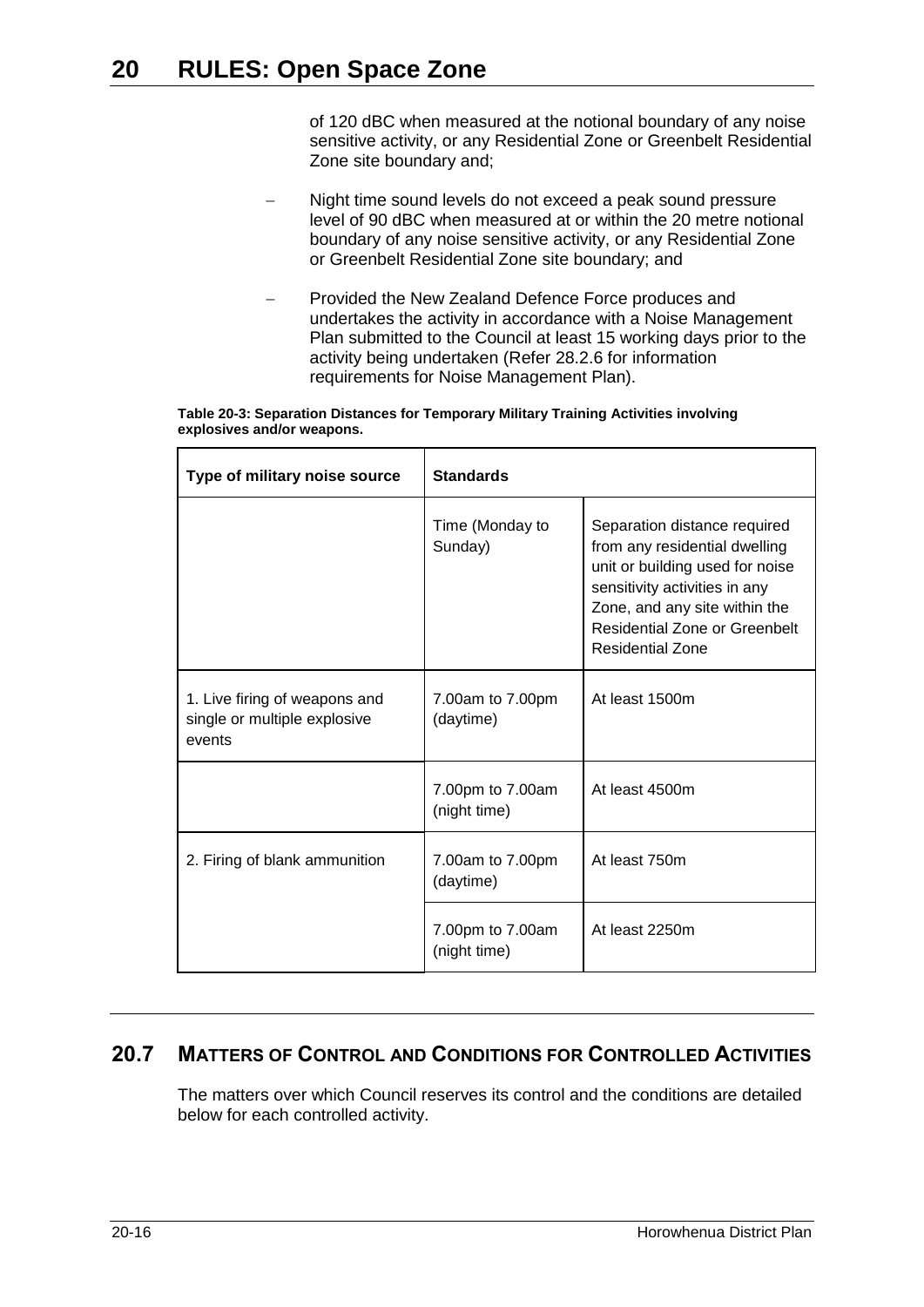# <span id="page-16-0"></span>**20.7.1 Subdivision of Land (Refer Rule [20.2\(a\)\)](#page-2-0)**

#### (a) Matters of Control

- (i) The design and layout of the subdivision, including the size, shape and position of any lot, including the future land use and development of each lot. In addition, the location of building sites, separation distances, orientation of buildings, and screening/landscape treatment.
- (ii) The amalgamation of any proposed allotments or balance areas to existing titles of land.
- (iii) The provision of any new roads, cycleways, footpaths, provision of linkages to existing roads, access over or under railway lines, the diversion or alteration of any existing roads, the provision of access, passing bays, manoeuvring areas, and any necessary easements.
- (iv) The provision of servicing, including water supply, wastewater systems, stormwater management and disposal, streetlighting, telecommunications and electricity and, where applicable gas.
- (v) Provision of reserves, esplanade reserves, esplanade strips and access strips, including connections to existing and future reserves.
- (vi) Effects on significant sites and features, including natural, cultural, archaeological and historical sites.
- (vii) Site contamination remediation measures and works.
- (viii) Avoidance or mitigation of natural hazards. (Note: Refer to the "Risks and Responsibilities: Report of the Manawatu-Wanganui Regional Lifelines Project" (No. 2005/EXT/622) prepared by the Manawatu-Wanganui CDEM Group for information about natural hazards that may be relevant to the subject site).
- (ix) Management of construction effects, including traffic movements, hours of operation, noise, earthworks and erosion and sediment control.
- (x) Staging of the subdivision.
- (xi) Compliance with the Council's Subdivision and Development Principles and Requirements (Version: July 2014).
- (xii) Those matters described in Sections 108 and 220 of the RMA.
- (b) Conditions
	- (i) All lots shall demonstrate compliance with the permitted activity conditions, except no minimum lot area requirement applies.
	- (ii) Water Supply, Wastes and Surfacewater Disposal, and Other Services: All subdivisions shall comply with the conditions in Chapter 24.
	- (iii) Roads and Access: All subdivisions shall comply with the conditions in Chapter 21.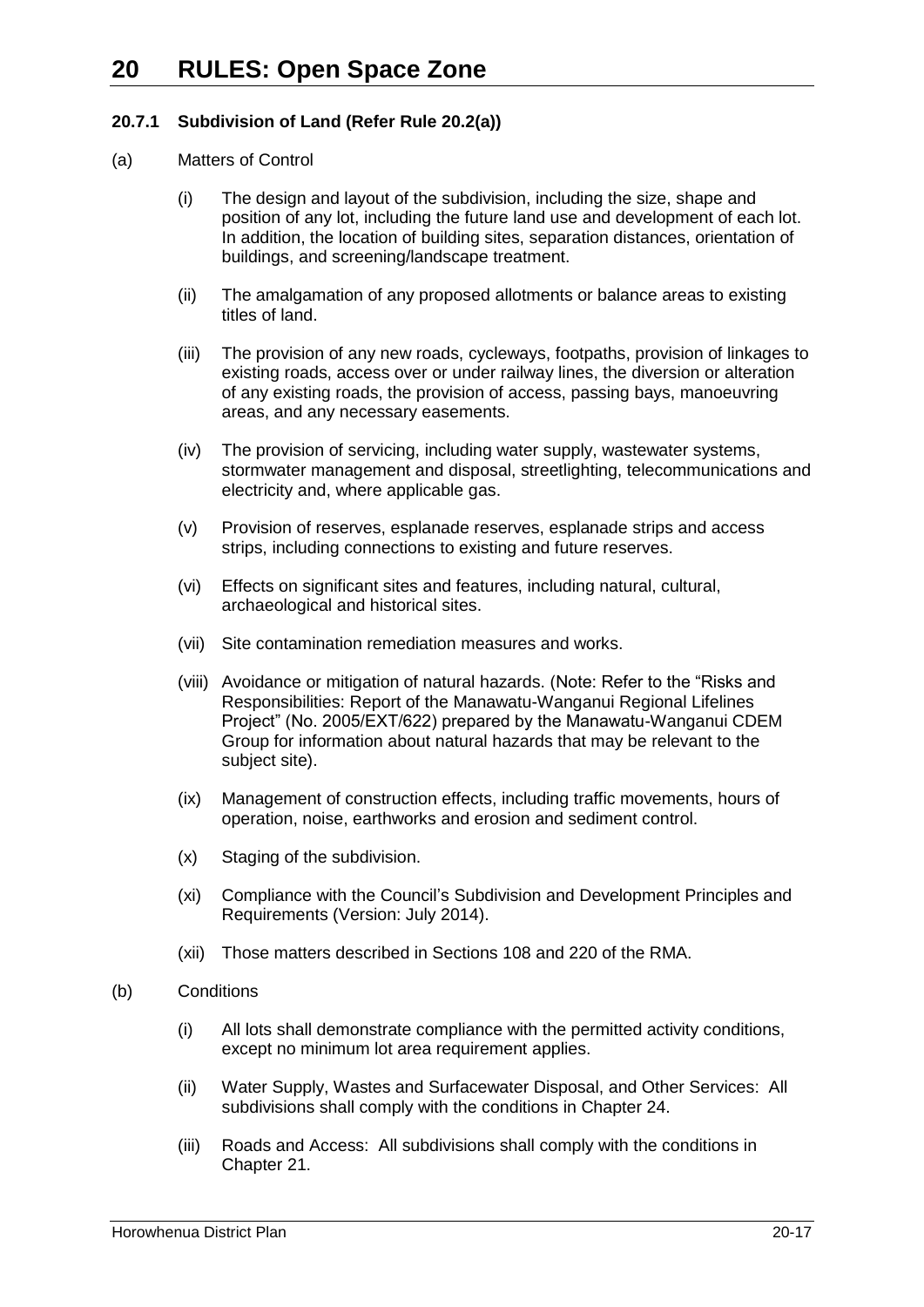# <span id="page-17-0"></span>**20.7.2 Boundary Adjustments - Flood Hazard Overlay Areas (Refer Rule [20.2\(b\)\)](#page-2-1)**

- (a) Matters of Control
	- (i) The probability and magnitude of the natural hazard event, and the type, scale and distribution of the risks from the natural hazard. Includes consideration of the influence of climate change, adopting a precautionary approach for the frequency and intensity of events.
	- (ii) The location, nature, scale and design of the allotments, their intended use, and the degree to which people or property are put at risk as a result of the subdivision.
	- (iii) Avoidance or mitigation measures to address the risks from natural hazards.
	- (iv) The effects of the mitigation measures in terms of any increasing the likelihood of erosion, inundation or any other hazard event occurring, or increasing its magnitude on the site and to other properties which may or may not currently be at risk from the effects of the natural hazards.

# <span id="page-17-1"></span>**20.7.3 Relocated Buildings (Refer Rule [20.2\(c\)\)](#page-2-2)**

- (a) Matters of Control
	- (i) The length of time taken to re-construct, repair, or refurbish the building;
	- (ii) Conditions for upgrading the exterior of the building and upgrading; and reinstating the site, including any one or more of the following:
		- redecoration or reinstatement of any roof or exterior cladding reinstatement of any baseboards and steps
		- replacement of broken window panes, broken or rotten timber, guttering, drainpipes
		- reinstatement of the site and access to the site
		- details and length of time to complete site landscaping
- (b) A bond, of the nature provided for in the RMA, further secured by deposits of cash with the District Council, bank guarantee, or otherwise, to the satisfaction of the District Council, to ensure compliance with consent conditions. The bond shall be paid prior to the movement of the building to its new site and shall be to the value of the work required, as assessed by a suitably qualified person approved by the Environmental Services Manager, at the cost of the applicant. The required work will be expected to be completed within the period set out in the bond documentation (usually a 12 month period). Portions of the bond may be refunded as substantial portions of the work are completed.
- (c) Conditions
	- (i) Relocated buildings shall comply, in all respects, with the relevant permitted activity conditions in other parts of the Plan.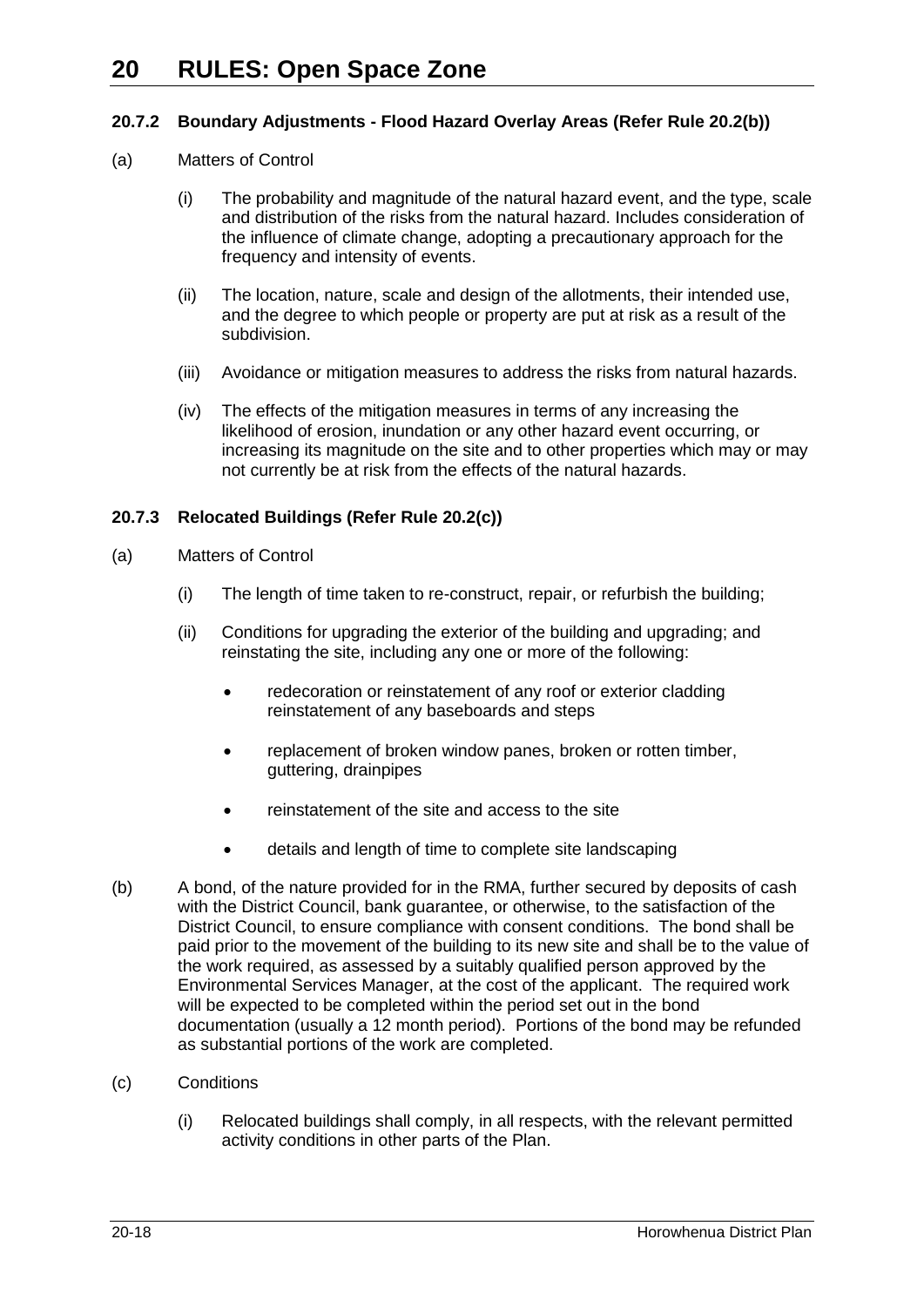# <span id="page-18-0"></span>**20.7.4 Historic Heritage – Buildings (Refer Rule [20.2\(d\)\)](#page-2-3)**

#### (a) Matters of Control

(i) The potential effects of earthquake strengthening work on the heritage values associated with the building.

# <span id="page-18-1"></span>**20.7.5 Temporary Filming Activities (Refer Rule [20.2\(e\)\)](#page-2-4)**

- (a) Matters of Control
	- (i) The hours of operation of the temporary filming activity;
	- (ii) The size and positioning of temporary buildings and structures;
	- (iii) The provisions of safe and efficient vehicular access and car parking (if this is chosen to be provided) for staff, service delivery and customers or the public;
	- (iv) Where appropriate, the provision of safe pedestrian entry and exit;
	- (v) The provision for waste collection, storage and site clean-up;
	- (vi) The actual and potential adverse effects on the amenity of the surrounding environment, and any measures to avoid, remedy or mitigate these effects;
	- (vii) The actual and potential adverse effects on the safety and efficiency of the road network, and any measures to avoid, remedy or mitigate these effects; and
	- (viii) The actual and potential adverse effects on the recreation, heritage or cultural values, and any measures to avoid, remedy or mitigate these effects.
- (b) Conditions
	- (i) The duration of the temporary filming activity shall not exceed 31 consecutive days. For the purpose of this rule, 'day' means a whole day, or part of a day.
	- (ii) Submit a draft management plan demonstrating how the temporary filming activity avoids, remedies or mitigates adverse effects on local amenity. The scale and detail of this draft management plan is to be commensurate with the scale of the temporary filming activity and the nature of the potential effects on local amenity.

## <span id="page-18-2"></span>**20.7.6 Temporary Military Training Activities (Refer Rule [20.2\(f\)\)](#page-2-5)**

- (a) Matters of Control
	- (i) The size and positioning of buildings and structures;
	- (ii) The measures used to avoid, remedy or mitigate adverse effects from excavation.
	- (iii) Methods to manage effects on the amenity and character of the area as a result of non-compliance with the noise and duration permitted activity conditions;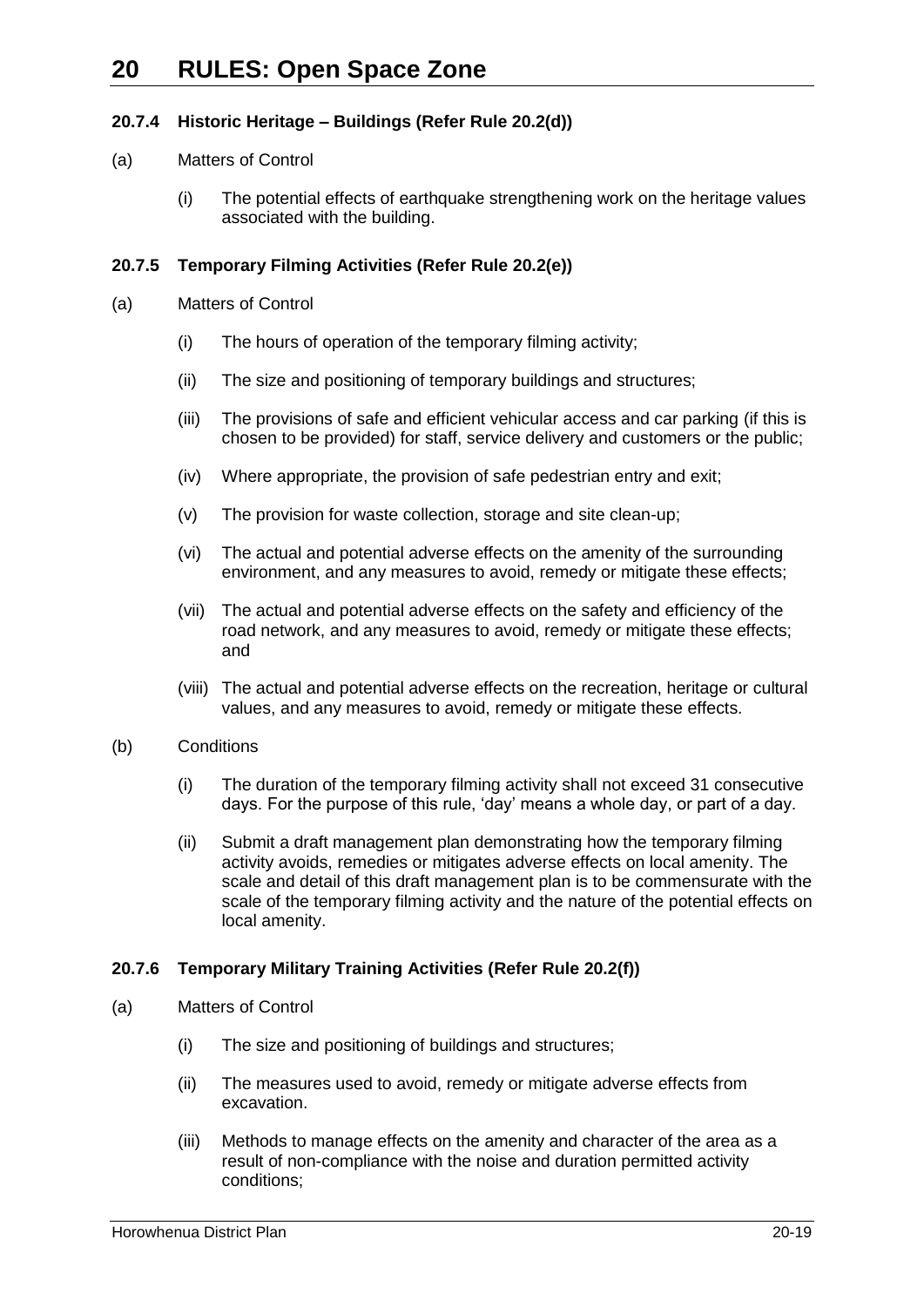- (iv) The actual and potential adverse effects on the safety and efficiency of the road network, as a result of additional traffic generation for a prolonged period of time; and
- (v) The provision of safe and efficient vehicular access and on-site car parking (if this is chosen to be provided) to avoid, remedy or mitigate potential traffic effects.

# <span id="page-19-0"></span>**20.8 MATTERS OF DISCRETION AND CONDITIONS FOR RESTRICTED DISCRETIONARY ACTIVITIES**

#### <span id="page-19-1"></span>**20.8.1 Non-compliance with Permitted Activity Conditions (Rule [20.6\)](#page-5-0) and Permitted Activity Conditions in Chapters 21, 22, 23 and 24 of this Plan. (Refer Rule [20.3\(a\)\)](#page-3-0)**

- (a) Matters of Discretion
	- (i) Avoiding, remedying or mitigating of any effects deriving from non-compliance with the particular condition(s) that is not met, except where specifically identified in other rules below.

# **20.8.2 Non-compliance with Controlled Activity Conditions (Refer Rule [20.3\(b\)\)](#page-3-1)**

- (a) Matters of Discretion
	- (i) Avoiding, remedying or mitigating of any effects deriving from non-compliance with the particular condition(s) that is not met, except where specifically identified in other rules below.

# <span id="page-19-2"></span>**20.8.3 Flood Hazard Overlay Areas (Refer Rule [20.3\(c\)\)](#page-3-2)**

- (a) Matters of Discretion
	- (i) The probability and magnitude of the natural hazard event, and the type, scale and distribution of the risks from the natural hazard. Includes consideration of the influence of climate change, adopting a precautionary approach for the frequency and intensity of events.
	- (ii) The location, nature, scale and design of the buildings, earthworks or allotments, its intended use, including whether the building, earthworks or use is temporary or permanent, and the degree to which people or property are put at risk as a result of the activity.
	- (iii) Avoidance or mitigation measures to address the risks from natural hazards.
	- (iv) The effects the mitigation measures in terms of increasing the likelihood of erosion, inundation or any other hazard event occurring, or increasing its magnitude, including to other properties which may or may not currently be at risk from the effects of the natural hazards.
	- (v) The effects on the effectiveness of existing flood hazard avoidance or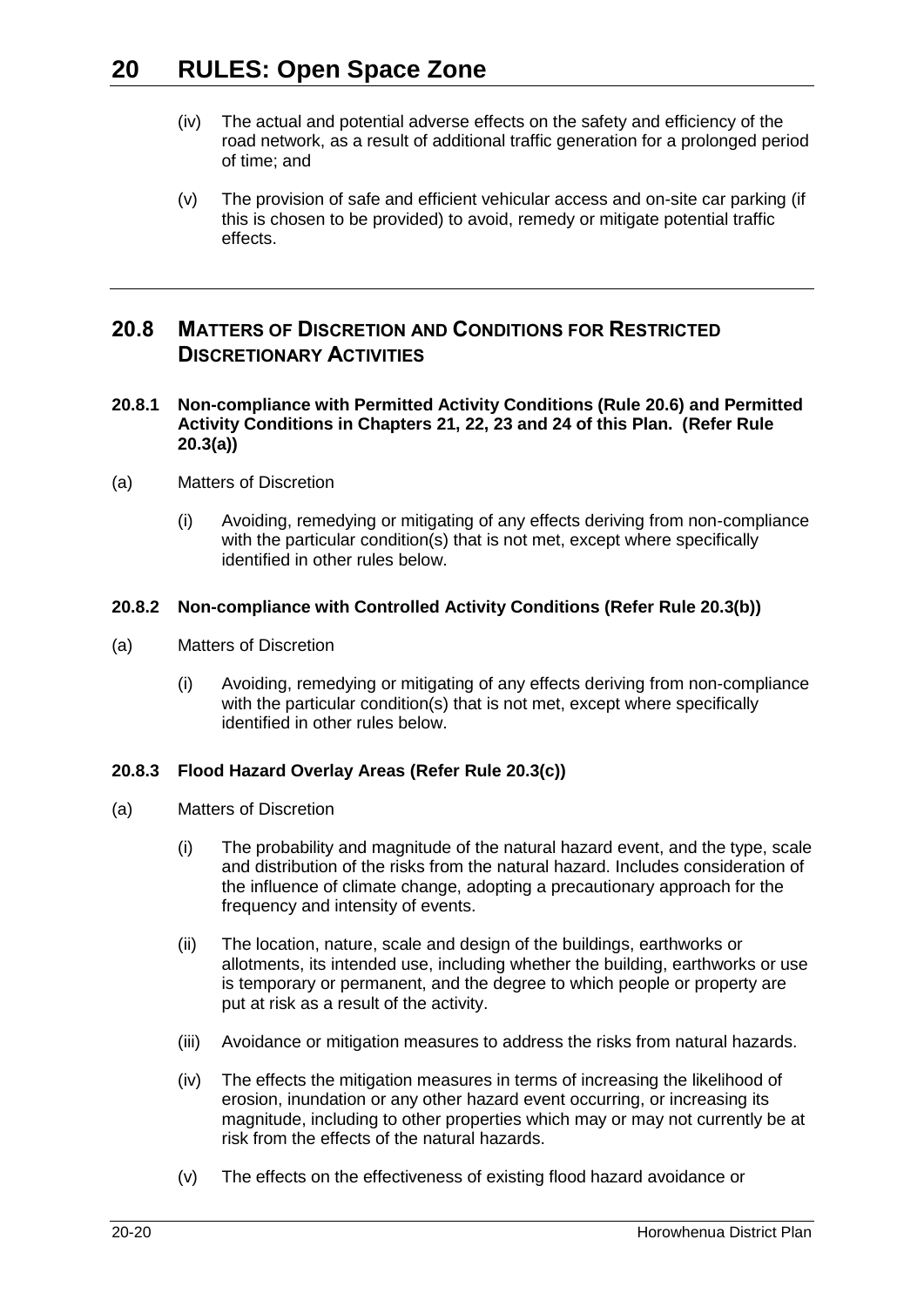mitigation measures, including works and structures within river and drainage schemes, natural landforms that protect against inundation, and overland stormwater flow paths.

# <span id="page-20-0"></span>**20.8.4 Community Activities (Refer Rule [20.3\(d\)\)](#page-3-3)**

- (a) Matters of Discretion
	- (i) Bulk and location of buildings;
	- (ii) Noise generated by the activity and the measures used to avoid, remedy or mitigate adverse effects on the amenity of the surrounding area;
	- (iii) Duration of the proposed community activity;
	- (iv) The measures used to avoid, remedy or mitigate adverse effects on the safety and efficiency of the road network; and
	- (v) The nature and magnitude of adverse effects on the character and amenity of the open space and surrounding area.
	- (vi) Whether the proposed activity is compatible with other activities within the park or reserve, and is complementary to the open space values.

### <span id="page-20-1"></span>**20.8.5 Historic Heritage – Buildings (Refer Rule [20.3\(e\)\)](#page-3-4)**

- (a) Matters of Discretion
	- (i) The potential effects of earthquake strengthening work on the heritage values associated with the building.

## <span id="page-20-2"></span>**20.8.6 Historic Heritage – Signs (Refer Rule [20.3\(f\)\)](#page-3-5)**

- (a) Matters of Discretion
	- (i) The colour and materials of any sign;
	- (ii) The design of any sign;
	- (iii) The location of any sign;
	- (iv) The size of any sign; and
	- (v) The number of any signs.

## <span id="page-20-3"></span>**20.8.7 Signs (Refer Rule [20.3\(g\)](#page-3-6) and Rule [20.3\(h\)\)](#page-3-7)**

- (a) Matters of Discretion
	- (i) The size, siting, design and content of the sign.
	- (ii) The effects on character and amenity values.
	- (iii) The likely duration that the sign will be in place.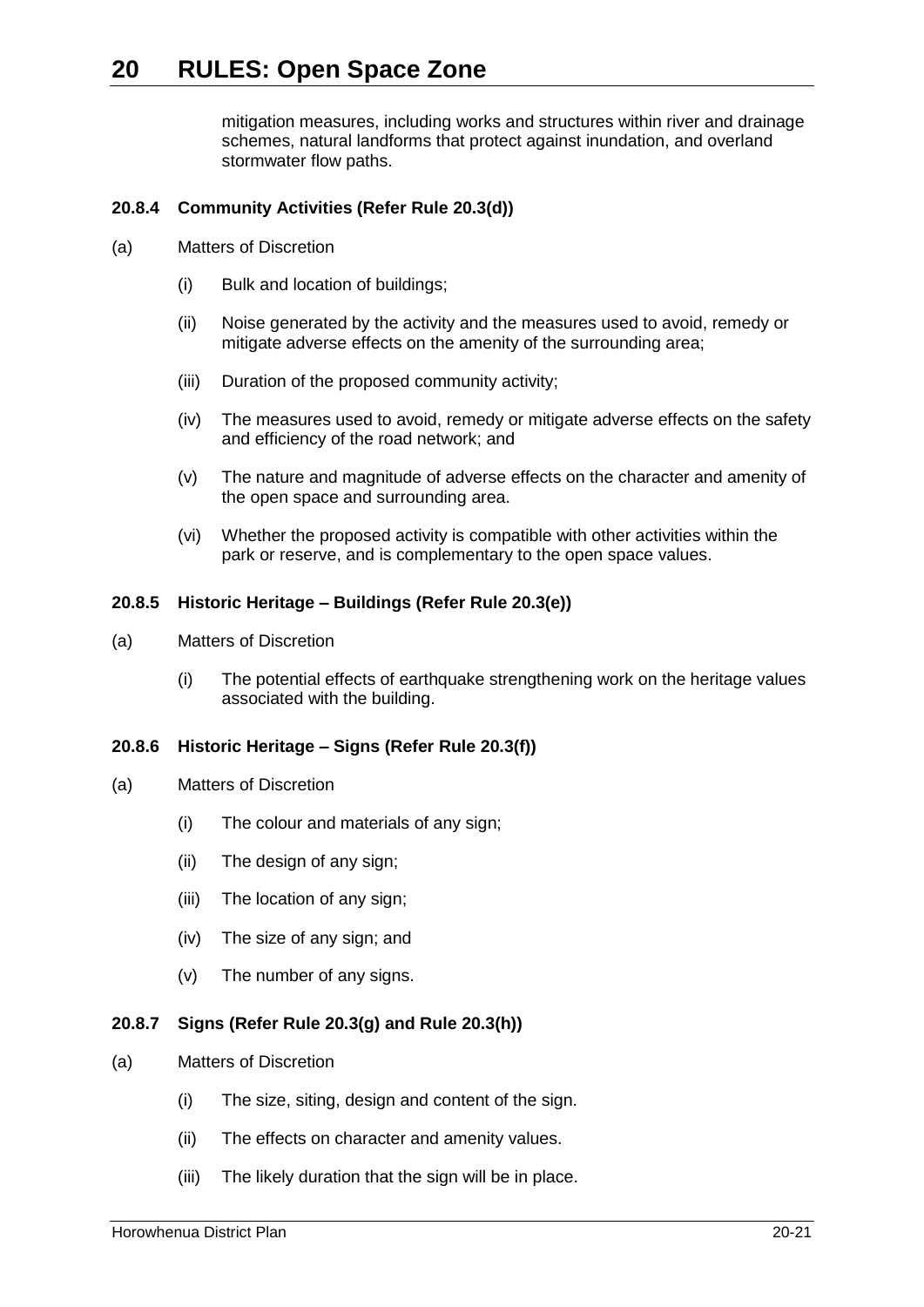- (iv) The impact of the sign on traffic safety and the efficiency of the transport network.
- (v) The approval of NZTA where the sign fronts a State Highway.
- (vi) Cumulative effects arising from other signs in the vicinity
- <span id="page-21-0"></span>(b) Conditions
	- (i) The maximum face area of a Community Entrance sign shall 9m².
- (c) Non-Notification:
	- (i) Under Section 77D of the RMA, an activity requiring resource consent in relation to Rule [20.8.7](#page-20-3) shall not be publicly notified, except where:
		- The Council decides special circumstances exist (pursuant to Section 95A(4)), or
		- The applicant requests public notification (pursuant to Section 95A(2)(b)).

Note: For consent applications involving activities close to State Highways, NZTA may be an affected party for the purposes of limited notification.

#### **20.8.8 Temporary Activities (Refer Rule [20.3\(a\)\)](#page-3-0)**

- (a) Matters of Discretion
	- (i) The duration of the temporary activity, including daily hours of operation;
	- (ii) The size and positioning of temporary buildings and structures;
	- (iii) The provisions of safe and efficient vehicular access and car parking (if this is chosen to be provided) for staff, service delivery and customers or the public;
	- (iv) Where appropriate, the provision of safe pedestrian entry and exit;
	- (v) The provision for waste collection, storage and site clean-up;
	- (vi) The actual and potential adverse effects on the amenity of the surrounding environment, and any measures to avoid, remedy or mitigate these effects;
	- (vii) The actual and potential adverse effects on the safety and efficiency of the road network, and any measures to avoid, remedy or mitigate these effects; and
	- (viii) The actual and potential adverse effects on the recreation, heritage or cultural values, and any measures to avoid, remedy or mitigate these effects.
- (b) Conditions
	- (i) Submit a draft management plan demonstrating how the temporary activity avoids, remedies or mitigates adverse effects generated by the activity.